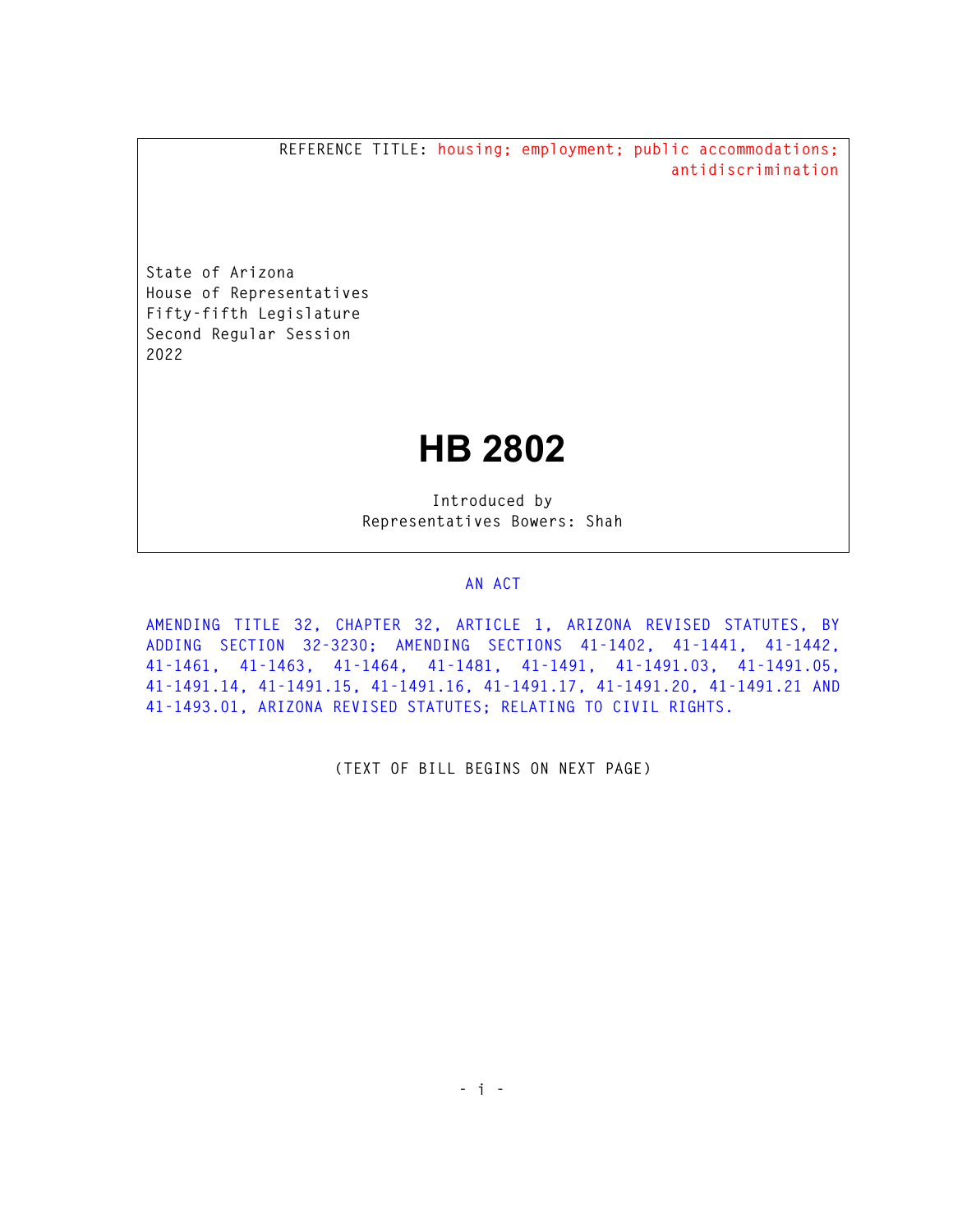**1 Be it enacted by the Legislature of the State of Arizona: 2 Section 1. Title 32, chapter 32, article 1, Arizona Revised 3 Statutes, is amended by adding section 32-3230, to read: 4 32-3230. Conversion therapy; unprofessional conduct; state 5 preemption; definitions 6 A. IT IS UNPROFESSIONAL CONDUCT FOR A HEALTH PROVIDER TO PROVIDE 7 CONVERSION THERAPY TO A PATIENT OR CLIENT WHO IS YOUNGER THAN EIGHTEEN 8 YEARS OF AGE. 9 B. SUBSECTION A OF THIS SECTION DOES NOT APPLY TO EITHER: 10 1. A CLERGY MEMBER OR RELIGIOUS COUNSELOR WHO IS ACTING 11 SUBSTANTIALLY IN A PASTORAL OR RELIGIOUS CAPACITY AND NOT IN THE CAPACITY 12 OF A HEALTH PROVIDER. 13 2. A PARENT OR GRANDPARENT WHO IS ACTING SUBSTANTIALLY IN THE 14 CAPACITY OF A PARENT OR GRANDPARENT AND NOT IN THE CAPACITY OF A HEALTH 15 PROVIDER. 16 C. THE REGULATION OF CONVERSION THERAPY IS OF STATEWIDE CONCERN AND 17 IS NOT SUBJECT TO FURTHER REGULATION BY A COUNTY, CITY, TOWN OR OTHER 18 POLITICAL SUBDIVISION OF THIS STATE. 19 D. FOR THE PURPOSES OF THIS SECTION: 20 1. "CONVERSION THERAPY": 21 (a) MEANS ANY PRACTICE OR TREATMENT THAT SEEKS TO CHANGE THE SEXUAL 22 ORIENTATION OR GENDER IDENTITY OF A PATIENT OR CLIENT, INCLUDING MENTAL 23 HEALTH THERAPY THAT SEEKS TO CHANGE, ELIMINATE OR REDUCE BEHAVIORS, 24 EXPRESSIONS, ATTRACTIONS OR FEELINGS RELATED TO THE PATIENT'S OR CLIENT'S 25 SEXUAL ORIENTATION OR GENDER IDENTITY. 26 (b) DOES NOT INCLUDE A PRACTICE OR TREATMENT THAT DOES NOT SEEK TO 27 CHANGE A PATIENT'S OR CLIENT'S SEXUAL ORIENTATION OR GENDER IDENTITY, 28 INCLUDING MENTAL HEALTH THERAPY AND THAT MEETS THE FOLLOWING: 29 (i) IS NEUTRAL WITH RESPECT TO SEXUAL ORIENTATION AND GENDER 30 IDENTITY. 31 (ii) PROVIDES ASSISTANCE TO A PATIENT OR CLIENT UNDERGOING GENDER 32 TRANSITION. 33 (iii) PROVIDES ACCEPTANCE OF AND SUPPORT AND UNDERSTANDING TO A 34 PATIENT OR CLIENT. 35 (iv) FACILITATES A PATIENT'S OR CLIENT'S ABILITY TO COPE, SOCIAL 36 SUPPORT OR IDENTITY EXPLORATION AND DEVELOPMENT. 37 (v) ADDRESSES UNLAWFUL, UNSAFE, PREMARITAL OR EXTRAMARITAL SEXUAL 38 ACTIVITIES IN A MANNER THAT IS NEUTRAL WITH RESPECT TO SEXUAL ORIENTATION. 39 (vi) DISCUSSES WITH A PATIENT OR CLIENT THE PATIENT'S OR CLIENT'S 40 MORAL OR RELIGIOUS BELIEFS OR PRACTICES. 41 2. "GENDER IDENTITY" HAS THE SAME MEANING PRESCRIBED IN SECTION 42 41-1441. 43 3. "HEALTH PROVIDER" MEANS A PERSON WHO IS CERTIFIED OR LICENSED 44 PURSUANT TO CHAPTER 14, 15, 17, 19.1, 25, 29 OR 33 OF THIS TITLE.**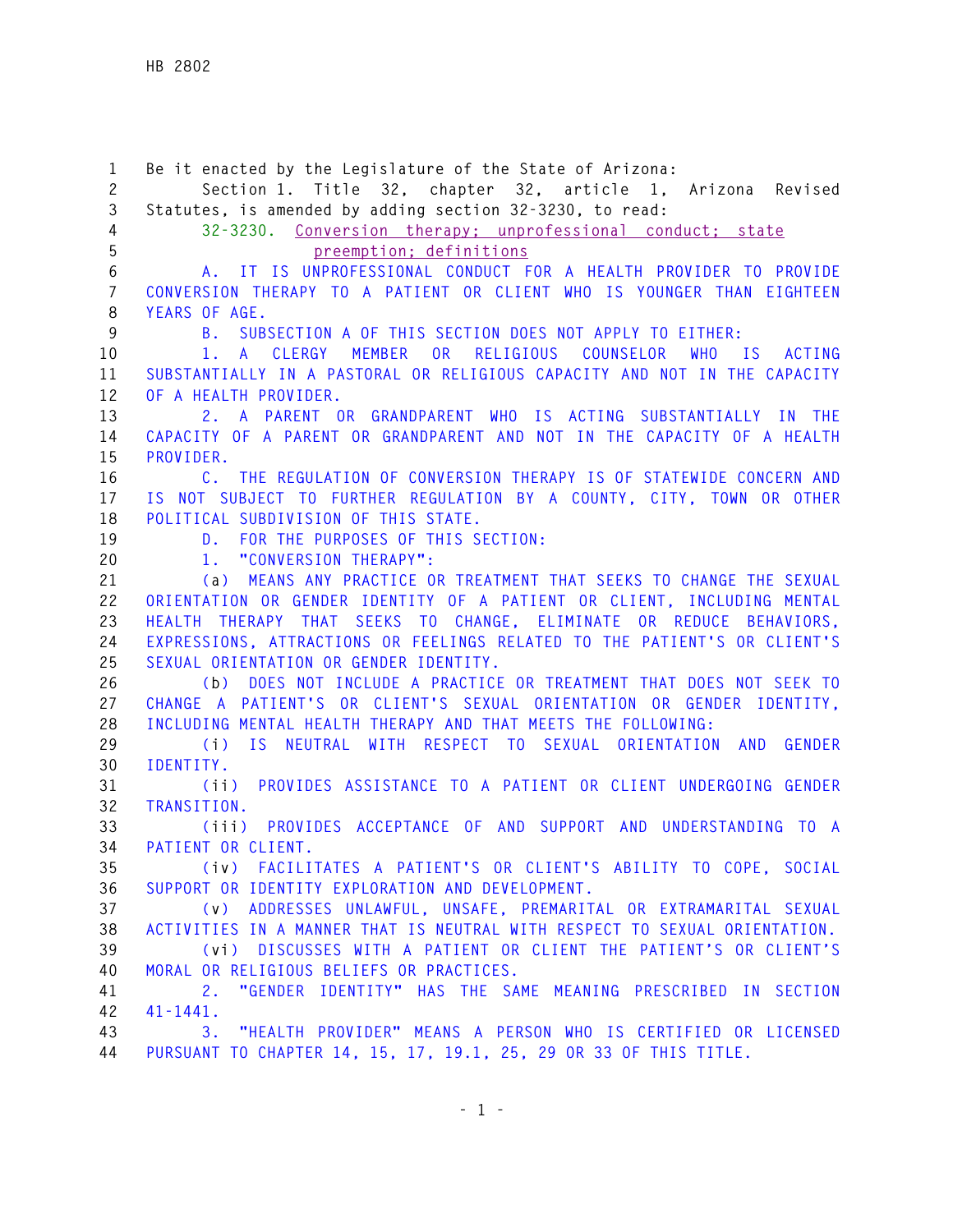**1 4. "SEXUAL ORIENTATION" HAS THE SAME MEANING PRESCRIBED IN SECTION 2 41-1441. 3 Sec. 2. Section 41-1402, Arizona Revised Statutes, is amended to 4 read: 5 41-1402. Powers and duties of the division 6 A. The division may: 7 1. Employ an executive director for the board and other necessary 8 personnel whose compensation shall be as determined pursuant to section 9 38-611. 10 2. Subject to the provisions and restrictions of this chapter, 11 cooperate with and enter into agreements with the United States equal 12 employment opportunity commission, the United States department of housing 13 and urban development and other United States agencies interested in 14 practices governed by this chapter, accept monies from those agencies and 15 carry out and perform the covenants and conditions of any written 16 agreement with those agencies not inconsistent with or beyond this 17 chapter. 18 3. Cooperate with and enter into agreements with state and local 19 agencies not inconsistent with or beyond this chapter. 20 4. Intervene in a civil action brought under section 41-1481 by a 21 complainant against a defendant other than the state. 22 5. After studying recommendations of the board, issue, amend or 23 rescind procedural rules to carry out this chapter. 24 6. Make periodic surveys of the existence and effect of 25 discrimination because of race, color, religion, sex, SEXUAL ORIENTATION, 26 GENDER IDENTITY, age, disability, familial status or national origin in 27 the enjoyment of civil rights by any person within this state as 28 prescribed by this chapter. 29 7. Foster, through community effort, in cooperation with both 30 public and private groups, the elimination of discrimination based on 31 race, color, religion, sex, SEXUAL ORIENTATION, GENDER IDENTITY, age, 32 disability, familial status or national origin. 33 8. Issue publications of results of studies, investigations and 34 research as in its judgment will tend to promote goodwill and the 35 elimination of discrimination between persons because of race, color, 36 religion, sex, SEXUAL ORIENTATION, GENDER IDENTITY, age, disability, 37 familial status or national origin. 38 9. Furnish persons subject to this chapter with such assistance as 39 may be reasonably necessary to further compliance with this chapter. 40 B. The division shall: 41 1. Administer this chapter. 42 2. Report from time to time, but not less than once a year in 43 December, to the legislature and the governor, describing its activities 44 and accomplishments during the year, and file with each report a copy of**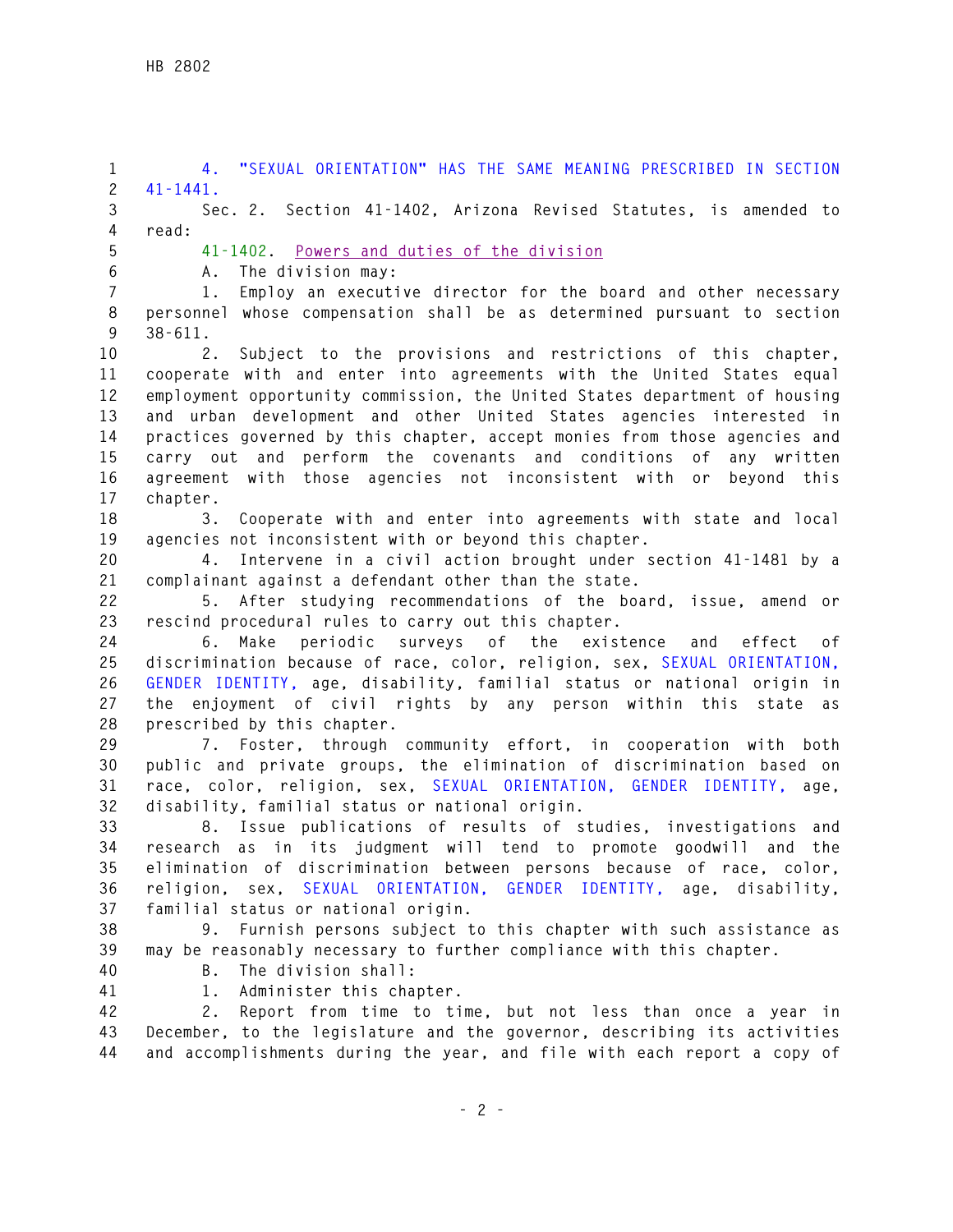**1 all recommendations of the division as to additional remedial action by 2 legislative enactment or otherwise.** 

**3 Sec. 3. Section 41-1441, Arizona Revised Statutes, is amended to 4 read:** 

**5 41-1441. Definitions**

**6 In this article, unless the context otherwise requires:**

**7 1. "GENDER IDENTITY" MEANS THE GENDER-RELATED IDENTITY, APPEARANCE 8 OR MANNERISMS OR OTHER GENDER-RELATED CHARACTERISTICS OF AN INDIVIDUAL, 9 REGARDLESS OF THE INDIVIDUAL'S DESIGNATED SEX AT BIRTH, THAT CAN BE SHOWN 10 BY PROVIDING EVIDENCE, INCLUDING ANY OF THE FOLLOWING:** 

**11 (a) MEDICAL HISTORY, CARE OR TREATMENT OF THE GENDER IDENTITY.** 

**12 (b) CONSISTENT AND UNIFORM ASSERTION OF THE GENDER IDENTITY.** 

**13 (c) OTHER EVIDENCE THAT THE GENDER IDENTITY IS SINCERELY HELD, PART** 

**14 OF A PERSON'S CORE IDENTITY AND IS NOT BEING ASSERTED FOR AN IMPROPER 15 PURPOSE.** 

**16 1. 2. "Person" means an individual, corporation, partnership, 17 unincorporated association, or other organization, and includes the owner, 18 lessee, operator, proprietor, manager, superintendent, agent, or employee 19 of any place of public accommodation.** 

**20 2. 3. "Places of public accommodation" means all public places of 21 entertainment, amusement or recreation, all public places where food or 22 beverages are sold for consumption on the premises, all public places 23 which THAT are conducted for the lodging of transients or for the benefit, 24 use or accommodation of those seeking health or recreation and all 25 establishments which THAT cater or offer their services, facilities or 26 goods to or solicit patronage from the members of the general public. Any 27 dwelling as defined in section 41-1491, or any private club, or any place 28 which THAT is in its nature distinctly private is not a place of public 29 accommodation.**

**30 4. "SEXUAL ORIENTATION" MEANS HOMOSEXUALITY, HETEROSEXUALITY OR 31 BISEXUALITY.** 

**32 Sec. 4. Section 41-1442, Arizona Revised Statutes, is amended to 33 read:** 

- 
- 

**34 41-1442. Discrimination in places of public accommodation; 35 exceptions**

**36 A. Discrimination in places of public accommodation against any 37 person because of race, color, religion, sex, SEXUAL ORIENTATION, GENDER 38 IDENTITY, national origin or ancestry is contrary to the policy of this 39 state and shall be deemed unlawful.** 

**40 B. No person, directly or indirectly, shall refuse to, withhold 41 from or deny to any person, nor aid in or incite the refusal to deny or 42 withhold, accommodations, advantages, facilities or privileges thereof 43 because of race, color, religion, sex, SEXUAL ORIENTATION, GENDER 44 IDENTITY, national origin or ancestry, nor shall distinction be made with 45 respect to any person based on race, color, religion, sex, SEXUAL**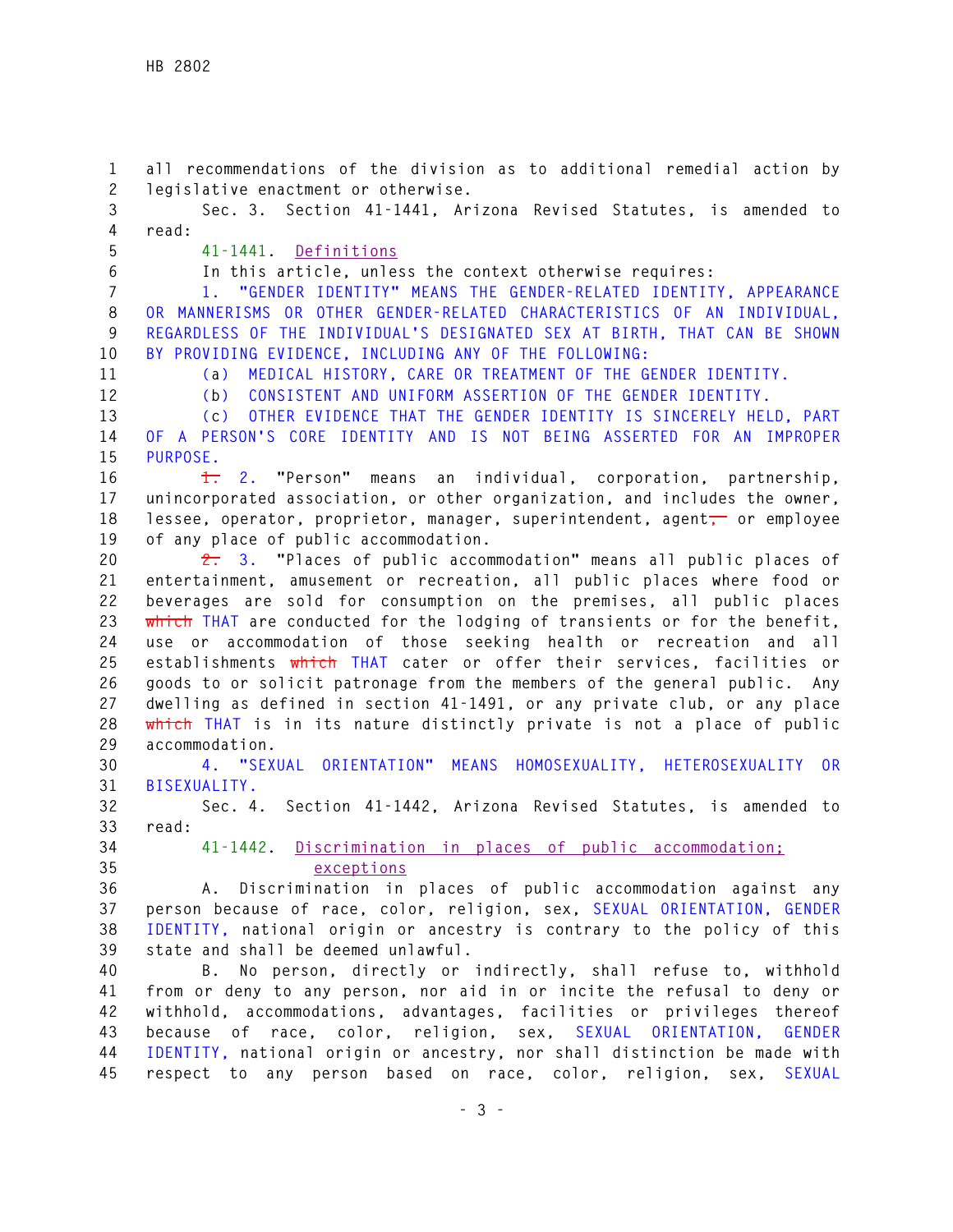**1 ORIENTATION, GENDER IDENTITY, national origin or ancestry in connection 2 with the price or quality of any item, goods or services offered by or at 3 any place of public accommodation.** 

**4 C. Any person who is under the influence of alcohol or narcotics, 5 who is guilty of boisterous conduct, who is of lewd or immoral character, 6 who is physically violent or who violates any regulation of any place of 7 public accommodation that applies to all persons regardless of race, 8 color, religion, sex, SEXUAL ORIENTATION, GENDER IDENTITY, national origin 9 or ancestry may be excluded from any place of public accommodation and 10 nothing in this article shall be considered to limit the right of such 11 exclusion.** 

**12 D. Notwithstanding any other provision of this article and except 13 as required by federal law, it is not an unlawful practice if a person 14 fails to provide a trained and competent bilingual person who is skilled 15 in interpreting a language other than English to assist a person who is 16 seeking services at a place of public accommodation. Notwithstanding any 17 other provision of this article and except as required by federal law, a 18 person who offers a service at a place of public accommodation is not 19 required to provide a person who is seeking the service any form or other 20 documentation in that person's native language.** 

**21 E. It is not an unlawful practice pursuant to this section for a 22 person to fail to provide service at a place of public accommodation if by 23 providing the service the person offering the service would violate a 24 state or federal law or a rule that is adopted by a state or federal 25 board, commission or agency that has jurisdiction over the person offering 26 the service.** 

**27 F. THE REGULATION OF DISCRIMINATION IN PLACES OF PUBLIC 28 ACCOMMODATION IS OF STATEWIDE CONCERN AND IS NOT SUBJECT TO FURTHER 29 REGULATION BY A COUNTY, CITY, TOWN OR OTHER POLITICAL SUBDIVISION OF THIS 30 STATE.** 

**31 G. THIS SECTION DOES NOT APPLY TO DISCRIMINATION OR DISTINCTIONS 32 BASED ON SEXUAL ORIENTATION OR GENDER IDENTITY BY OR AT ANY OF THE 33 FOLLOWING:** 

**34 1. A BUILDING THAT IS USED PRIMARILY AS A DENOMINATIONAL 35 HEADQUARTERS, CHURCH ADMINISTRATIVE OFFICE OR CHURCH CONFERENCE CENTER.** 

**36 2. A PLACE OF WORSHIP, INCLUDING A CHURCH, SYNAGOGUE, MOSQUE OR 37 CHAPEL AND ITS RELATED PROPERTIES THAT ARE USED PRIMARILY FOR RELIGIOUS 38 PURPOSES.** 

**39 3. A RELIGIOUS EDUCATIONAL INSTITUTION AND ITS RELATED PROPERTIES 40 THAT ARE USED PRIMARILY FOR RELIGIOUS PURPOSES.** 

**41 4. IN CONNECTION WITH A RELIGIOUS CELEBRATION OR EXERCISE, A 42 FACILITY THAT IS SUPERVISED BY A PRIEST, PASTOR, RABBI, IMAM OR MINISTER 43 OF ANY FAITH OR RELIGIOUS CERTIFYING BODY AND THAT IS PRINCIPALLY USED FOR 44 PROVIDING FOOD AND BEVERAGES IN COMPLIANCE WITH RELIGIOUS DIETARY 45 REQUIREMENTS.**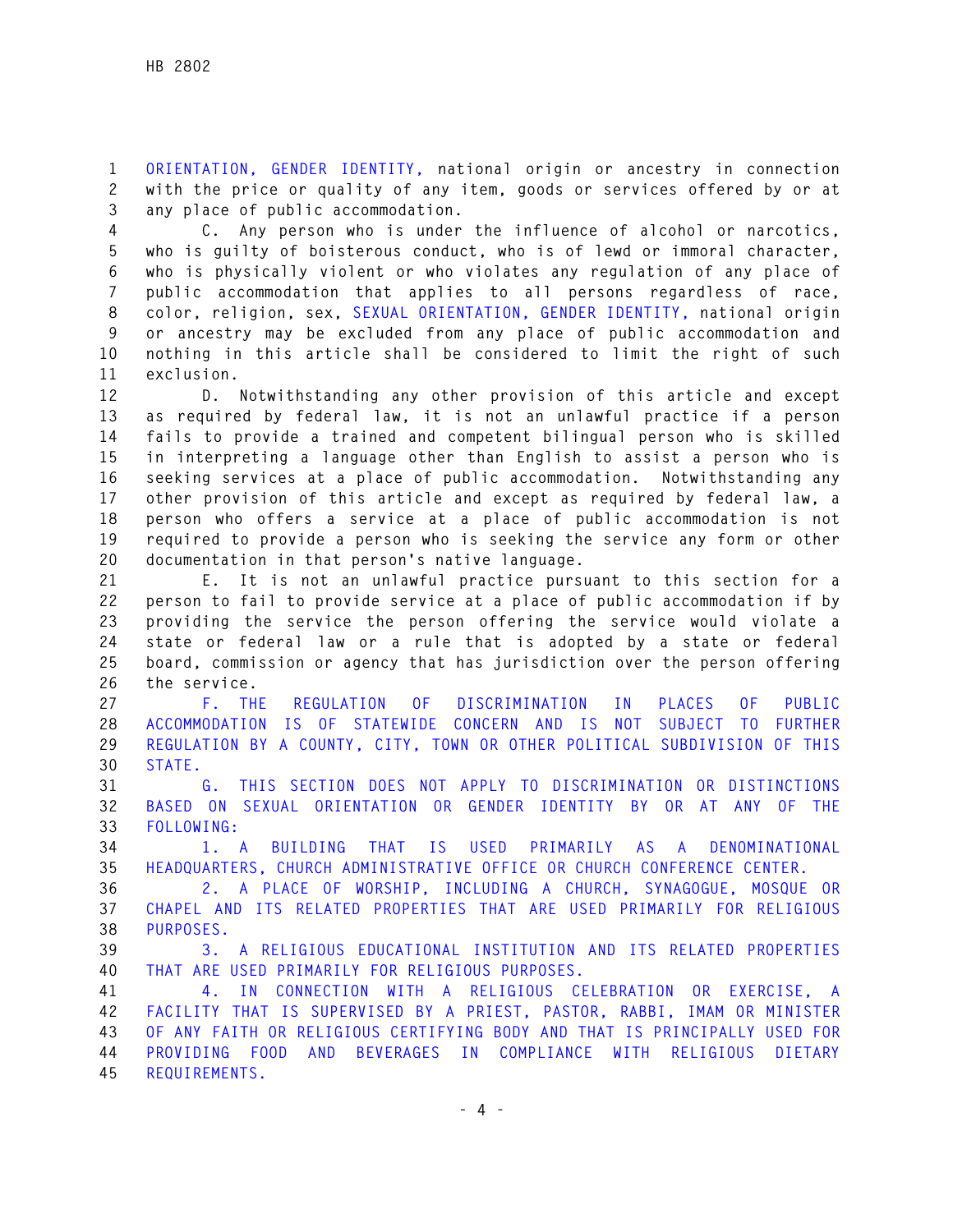**1 5. ONLINE OPERATIONS OR ACTIVITIES OF AN ORGANIZATION EXEMPT UNDER 2 THIS SECTION. 3 H. IF A PLACE OF PUBLIC ACCOMMODATION PROVIDES EQUIVALENT 4 TREATMENT, SERVICES, FACILITIES AND BENEFITS WITHOUT VIOLATING ANY RIGHTS 5 OR PROTECTIONS BASED ON ANY OTHER PROTECTED CLASS STATUS UNDER THIS 6 SECTION, A PLACE OF PUBLIC ACCOMMODATION: 7 1. INCLUDING A FITNESS CENTER, SPA OR SIMILAR PLACE WHOSE SERVICES 8 OR FACILITIES ARE INTENDED FOR THE EXCLUSIVE USE OF PERSONS OF THE SAME 9 SEX, MAY NOT BE PREVENTED FROM PROVIDING THOSE SERVICES OR FACILITIES 10 EXCLUSIVELY TO PERSONS OF THAT SEX OR PROHIBITED FROM TEMPORARILY 11 RESTRICTING ACCESS TO A FITNESS CENTER, SPA, POOL OR SIMILAR PLACE, BASED 12 ON A PERSON'S SEX. 13 2. SHALL PROVIDE REASONABLE ACCOMMODATIONS TO A PATRON WHO REQUESTS 14 GREATER PRIVACY WITHIN A FACILITY INTENDED FOR THE EXCLUSIVE USE OF 15 PERSONS OF THE SAME SEX. 16 I. IF SEPARATION BY SEX IS NECESSARY TO THE ESSENTIAL OPERATION OF 17 A PROGRAM OR ACTIVITY WITHIN A NONPROFIT FACILITY THAT OFFERS FREE LODGING 18 FOR TRANSIENTS OR VULNERABLE INDIVIDUALS, THIS ARTICLE SHALL NOT PREVENT 19 ANY SUCH FACILITY FROM CONSIDERING AN INDIVIDUAL'S SEX FOR PARTICIPATION 20 IN SUCH PROGRAM OR ACTIVITY, PROVIDED THAT WHERE APPROPRIATE TO ACCOMPLISH 21 THE PURPOSE OF THE PROGRAM OR ACTIVITY INDIVIDUALS ARE TREATED IN 22 ACCORDANCE WITH THEIR GENDER IDENTITY. 23 Sec. 5. Section 41-1461, Arizona Revised Statutes, is amended to 24 read: 25 41-1461. Definitions 26 In this article, unless the context otherwise requires: 27 1. "Auxiliary aids and services" includes: 28 (a) Qualified interpreters or other effective methods of making 29 aurally delivered materials available to individuals with hearing 30 impairments. 31 (b) Qualified readers, taped texts or other effective methods of 32 making visually delivered materials available to individuals with visual 33 impairments. 34 (c) Acquisition or modification of equipment or devices. 35 (d) Other similar services and actions. 36 2. "Because of sex" and "on the basis of sex" includes because of 37 or on the basis of pregnancy or childbirth or related medical conditions. 38 3. "Being regarded as having such a physical or mental impairment": 39 (a) Means an individual who establishes that the individual has 40 been subjected to an action prohibited under this article because of an 41 actual or perceived physical or mental impairment whether or not the 42 impairment limits or is perceived to limit a major life activity. 43 (b) Does not mean an impairment that is transitory and minor. For 44 the purposes of this subdivision, "transitory impairment" means an 45 impairment with an actual or expected duration of six months or less.**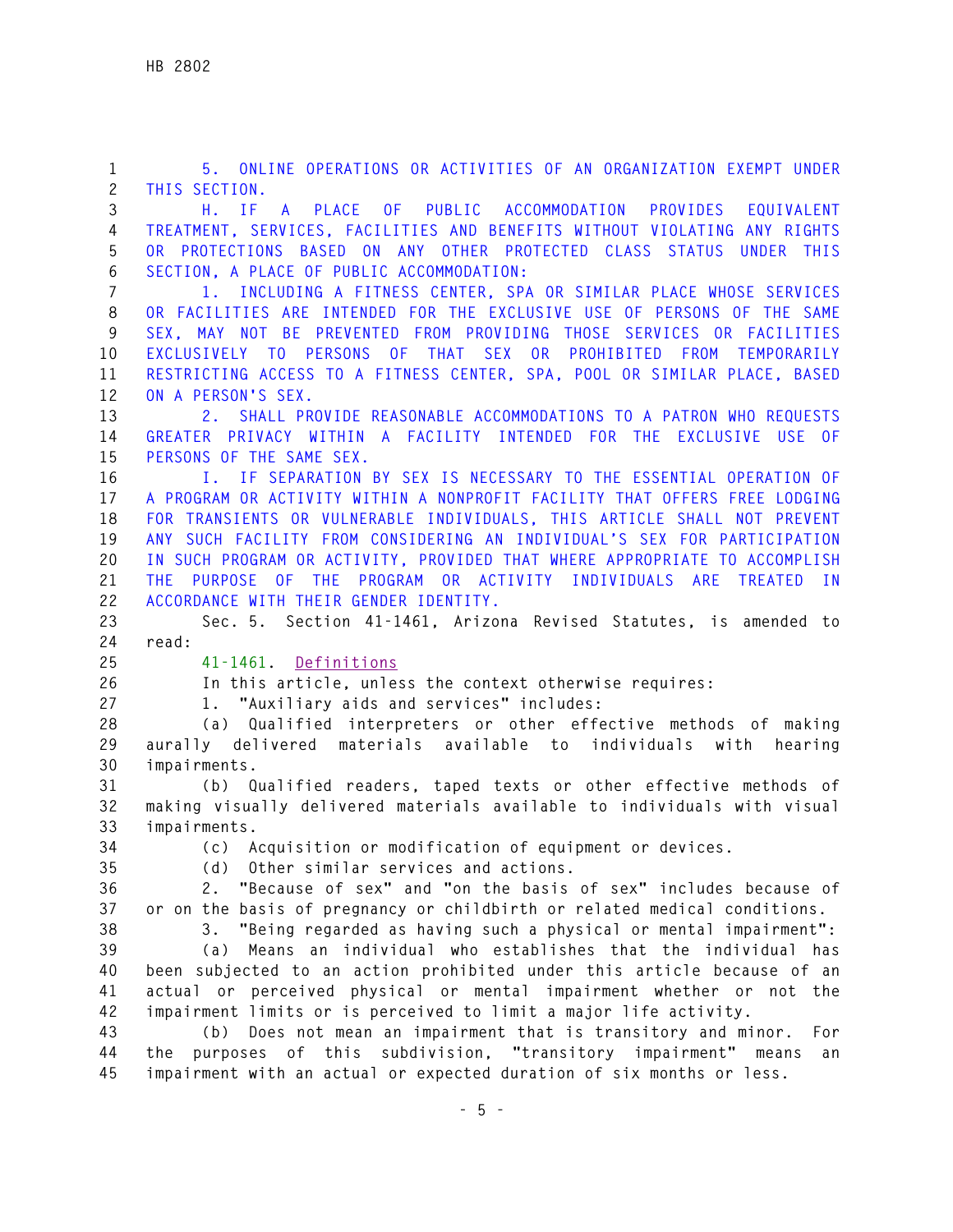**1 4. "Covered entity" means an employer, employment agency, labor 2 organization or joint labor-management committee.** 

**3 5. "Disability" means, with respect to an individual, except any 4 impairment caused by current use of illegal drugs, any of the following: 5 (a) A physical or mental impairment that substantially limits one** 

**6 or more of the major life activities of the individual.** 

**7 (b) A record of such a physical or mental impairment.** 

- 
- 

**8 (c) Being regarded as having such a physical or mental impairment.** 

- **9 6. "Employee":**
- 

**10 (a) Means an individual employed by an employer.**

**11 (b) FOR PURPOSES OF CLAIMS OF DISCRIMINATION BASED ON THE FAILURE 12 TO ACCOMMODATE A RELIGIOUS OBSERVANCE OR PRACTICE, MEANS AN INDIVIDUAL 13 EMPLOYED BY AN EMPLOYER OR A PROSPECTIVE EMPLOYEE OF THE EMPLOYER WHO, 14 WITH OR WITHOUT REASONABLE ACCOMMODATION, IS QUALIFIED TO PERFORM THE 15 ESSENTIAL FUNCTIONS OF THE EMPLOYMENT POSITION.** 

**16 (b) (c) Does not include an elected public official of this state 17 or any political subdivision of this state, any person chosen by an 18 elected official to be on the elected official's personal staff, an 19 appointee on the policymaking level or an immediate adviser with respect 20 to the exercise of the constitutional or legal powers of the office, 21 unless the person or appointee is subject to the civil service laws of 22 this state or any political subdivision of this state.**

**23 7. "Employer":** 

**24 (a) Means a person who has fifteen or more employees for each 25 working day in each of twenty or more calendar weeks in the current or 26 preceding calendar year, and any agent of that person, except that to the 27 extent that any person is alleged to have committed any act of sexual 28 harassment, employer means, for purposes of administrative and civil 29 actions regarding those allegations of sexual harassment, a person who has 30 one or more employees in the current or preceding calendar year.**

**31 (b) Does not include either:** 

**32 (i) The United States or any department or agency of the United 33 States, a corporation wholly owned by the government of the United States 34 or an Indian tribe.** 

**35 (ii) A bona fide private membership club, other than a labor 36 organization, that is exempt from taxation under section 501(c) of the 37 internal revenue code of 1954.** 

**38 8. "Employment agency" means any person regularly undertaking with 39 or without compensation to procure employees for an employer or to procure 40 for employees opportunities to work for an employer and includes an agent 41 of that person.**

**42 9. "EXEMPT RELIGIOUS ORGANIZATION" MEANS ANY OF THE FOLLOWING:** 

**43 (a) A CHURCH OR ITS INTEGRATED AUXILIARIES, A CONVENTION OR 44 ASSOCIATION OF CHURCHES OR A RELIGIOUS ORDER DESCRIBED IN SECTION 6033 OF 45 THE INTERNAL REVENUE CODE OF 1986.**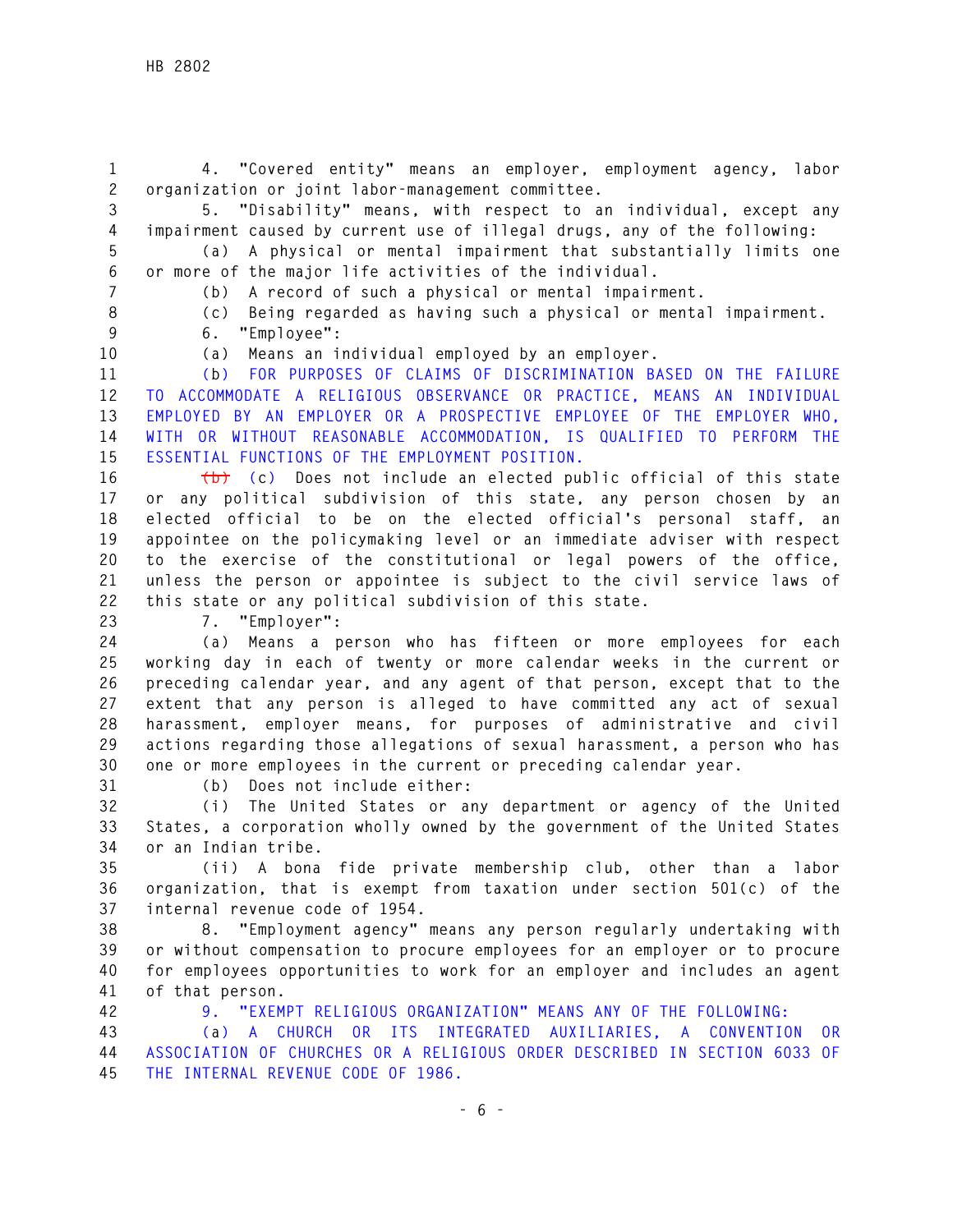| $\mathbf{1}$   | (b) A RELIGIOUS ORGANIZATION DESCRIBED IN SECTIONS 501 AND 509 OF                       |
|----------------|-----------------------------------------------------------------------------------------|
| $\overline{c}$ | THE INTERNAL REVENUE CODE OF 1986.                                                      |
| 3              | (c) A RELIGIOUS EDUCATIONAL INSTITUTION THAT IS ELIGIBLE FOR                            |
| $\overline{4}$ | EXEMPTION UNDER THE CIVIL RIGHTS ACT OF 1964 (P.L. 88-352; 78 STAT. 241).               |
| 5              | A RELIGIOUS CORPORATION, ASSOCIATION OR SOCIETY DESCRIBED IN<br>(d)                     |
| 6              | THE CIVIL RIGHTS ACT OF 1964 (P.L. 88-352; 78 STAT. 241) THAT IS ELIGIBLE               |
| $\overline{7}$ | FOR TAX-EXEMPT STATUS UNDER SECTION 501(c) OF THE INTERNAL REVENUE CODE OF              |
| 8              | 1986 AND THAT ONLY EMPLOYS INDIVIDUALS OF THE EMPLOYER'S RELIGION, UNLESS               |
| 9              | EMPLOYEE DEMONSTRATES THAT THE EMPLOYER HAS<br><b>NOT</b><br>APPLIED WITH<br><b>THF</b> |
| 10             | REASONABLE CONSISTENCY ITS RELIGIOUS STANDARD CITED AS THE REASON FOR THE               |
| 11             | ADVERSE EMPLOYMENT ACTION.                                                              |
| 12             | (e) AN ASSOCIATION EXCLUSIVELY COMPOSED OF<br>EMPLOYERS THAT ARE                        |
| 13             | EXEMPT UNDER THIS SECTION.                                                              |
| 14             | 10. "GENDER IDENTITY" MEANS THE GENDER RELATED IDENTITY, APPEARANCE                     |
| 15             | OR MANNERISMS OR OTHER GENDER-RELATED CHARACTERISTICS OF AN INDIVIDUAL.                 |
| 16             | REGARDLESS OF THE INDIVIDUAL'S DESIGNATED SEX AT BIRTH, THAT CAN BE SHOWN               |
| 17             | BY PROVIDING EVIDENCE, INCLUDING ANY OF THE FOLLOWING:                                  |
| 18             | MEDICAL HISTORY, CARE OR TREATMENT OF THE GENDER IDENTITY.<br>(a)                       |
| 19             | CONSISTENT AND UNIFORM ASSERTION OF THE GENDER IDENTITY.<br>(b)                         |
| 20             | OTHER EVIDENCE THAT THE GENDER IDENTITY IS SINCERELY HELD, PART<br>(c)                  |
| 21             | OF A PERSON'S CORE IDENTITY AND IS NOT BEING ASSERTED FOR AN IMPROPER                   |
| 22             | PURPOSE.                                                                                |
| 23             | 11. "Labor organization":<br>$\overline{9}$ .                                           |
| 24             | Means a labor organization and<br>labor<br>(a)<br>agent<br>of a<br>any                  |
| 25             | organization.                                                                           |
| 26             | Includes:<br>(b)                                                                        |
| 27             | Any organization of any kind, any agency or<br>(i)<br>employee                          |
| 28             | representation committee, group, association or plan in which fifteen or                |
| 29             | more employees participate and that exists for the purpose, in whole or in              |
| 30             | part, of dealing with employers concerning grievances, labor disputes,                  |
| 31             | wages, rates of pay, hours or other terms or conditions of employment.                  |
| 32             | (ii) Any conference, general committee, joint or system board or                        |
| 33             | joint council that is subordinate to a national or international labor                  |
| 34             | organization.                                                                           |
| 35             | "LEAVE OF GENERAL USAGE" MEANS LEAVE THAT IS PROVIDED UNDER AN<br>12.                   |
| 36             | EMPLOYER'S POLICIES OR PROGRAMS THAT AN EMPLOYEE MAY TAKE BY ADJUSTING OR               |
| 37             | ALTERING THE EMPLOYEE'S WORK SCHEDULE OR ASSIGNMENT AS DETERMINED BY THE                |
| 38             | EMPLOYER AND FOR WHICH THE EMPLOYEE MAY DETERMINE THE REASON FOR USING THE              |
| 39             | LEAVE.                                                                                  |
| 40             | 13. "Major life activities" includes:<br>$\pm 0$ .                                      |
| 41             | (a) Caring for oneself, performing manual tasks, seeing, hearing,                       |
| 42             | sleeping, walking, standing, lifting, bending,<br>eating,<br>speaking,                  |
| 43             | breathing, learning, reading, concentrating, thinking, communicating and                |
| 44             | working.                                                                                |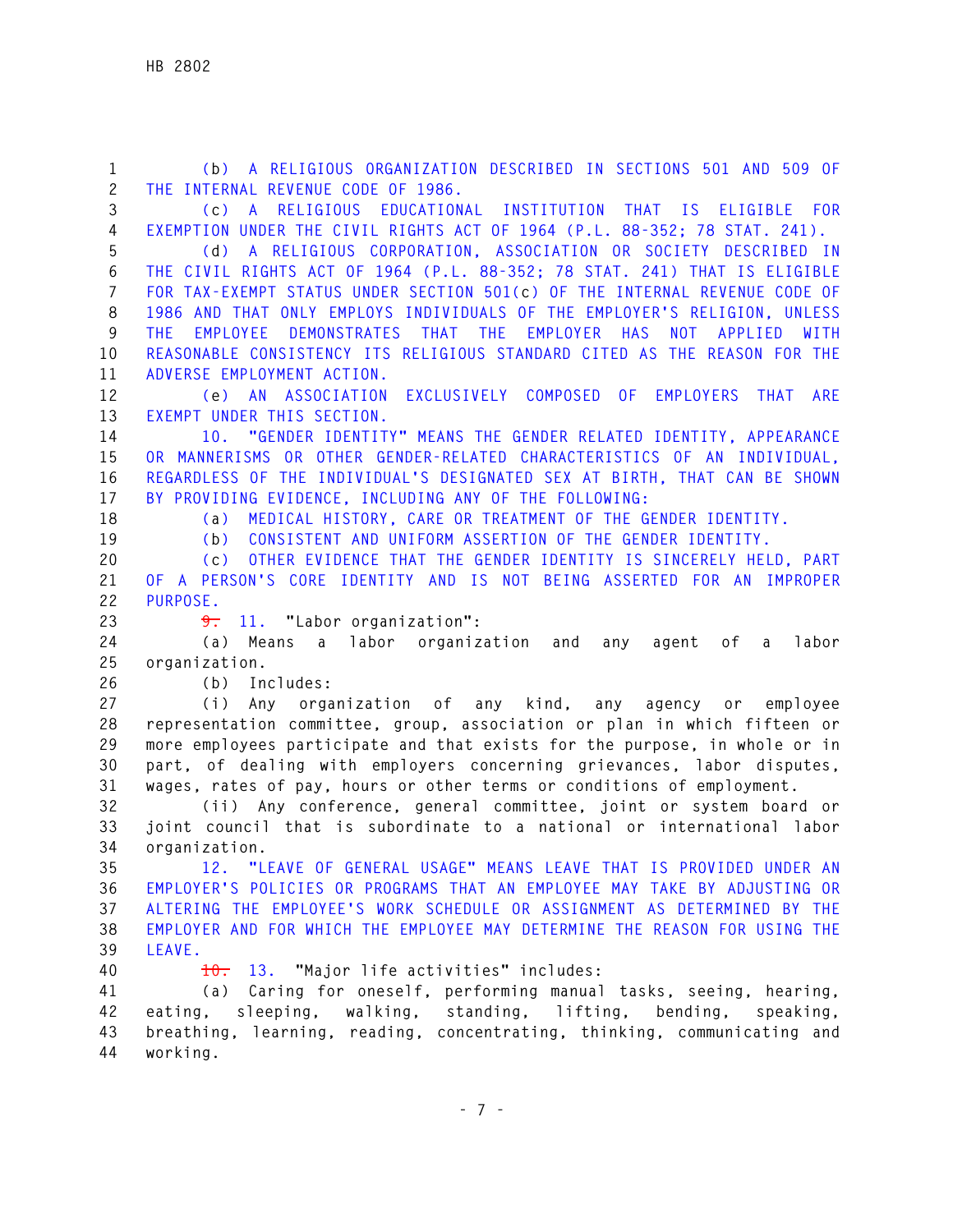**1 (b) The operation of a major bodily function, including functions 2 of the immune system, normal cell growth and digestive, bowel, bladder, 3 neurological, brain, respiratory, circulatory, endocrine and reproductive 4 functions.**

**5 14. "PERFORM THE ESSENTIAL FUNCTIONS":** 

**6 (a) INCLUDES CARRYING OUT THE CORE REQUIREMENTS OF AN EMPLOYMENT 7 POSITION.** 

**8 (b) DOES NOT INCLUDE CARRYING OUT PRACTICES RELATING TO CLOTHING, 9 TAKING TIME OFF OR OTHER PRACTICES THAT MAY HAVE A TEMPORARY OR TANGENTIAL 10 IMPACT ON THE ABILITY TO PERFORM JOB FUNCTIONS, IF ANY OF THE PRACTICES 11 DESCRIBED IN THIS PARAGRAPH RESTRICT AN EMPLOYEE'S ABILITY TO WEAR 12 RELIGIOUS CLOTHING, MAINTAIN RELIGIOUS GROOMING STANDARDS OR TAKE TIME OFF 13 FOR A RELIGIOUS DAY OR HOLIDAY.** 

**14 11. 15. "Person" means one or more individuals, governmental 15 agencies, political subdivisions, labor unions, partnerships, 16 associations, corporations, legal representatives, mutual companies, 17 joint-stock companies, trusts, unincorporated organizations, trustees, 18 trustees in bankruptcy or receivers.** 

**19 12. 16. "Qualified individual" means a person with a disability 20 who, with or without reasonable accommodation, is capable of performing 21 the essential functions of the employment position that the individual 22 holds or desires.** 

**23 13. 17. "Reasonable accommodation":** 

**24 (a) Includes:** 

**25 (a) (i) Making existing facilities used by employees readily 26 accessible to and usable by individuals with disabilities.** 

**27 (b) (ii) Job restructuring, part-time or modified work schedules, 28 reassignment to a vacant position, acquisition or modification of 29 equipment or devices, appropriate adjustment or modification of 30 examinations, training materials or policies, the provision of qualified 31 readers, taped texts or other effective methods of making visually 32 delivered materials available to individuals with visual impairments, the 33 provision of auxiliary aids and services or interpreters and other similar 34 services and actions for individuals with disabilities.**

**35 (b) MUST REMOVE THE CONFLICT BETWEEN EMPLOYMENT REQUIREMENTS AND 36 THE RELIGIOUS OBSERVANCE OR PRACTICE OF AN EMPLOYEE TO BE CONSIDERED 37 REASONABLE. A CONFLICT WILL NOT BE CONSIDERED REMOVED IF THE EMPLOYER 38 REFUSES TO ALLOW THE EMPLOYEE TO USE LEAVE OF GENERAL USAGE BECAUSE THE 39 LEAVE WILL BE USED TO ACCOMMODATE THE EMPLOYEE'S RELIGIOUS OBSERVANCE OR 40 PRACTICE.** 

**41 14. 18. "Religion" means all aspects of religious observance and 42 practice, as well as belief. Unlawful practices as prohibited by this 43 article include practices with respect to religion unless an employer 44 demonstrates that the employer is unable, AFTER INITIATING AND ENGAGING IN 45 AN AFFIRMATIVE AND BONA FIDE EFFORT, to reasonably accommodate an**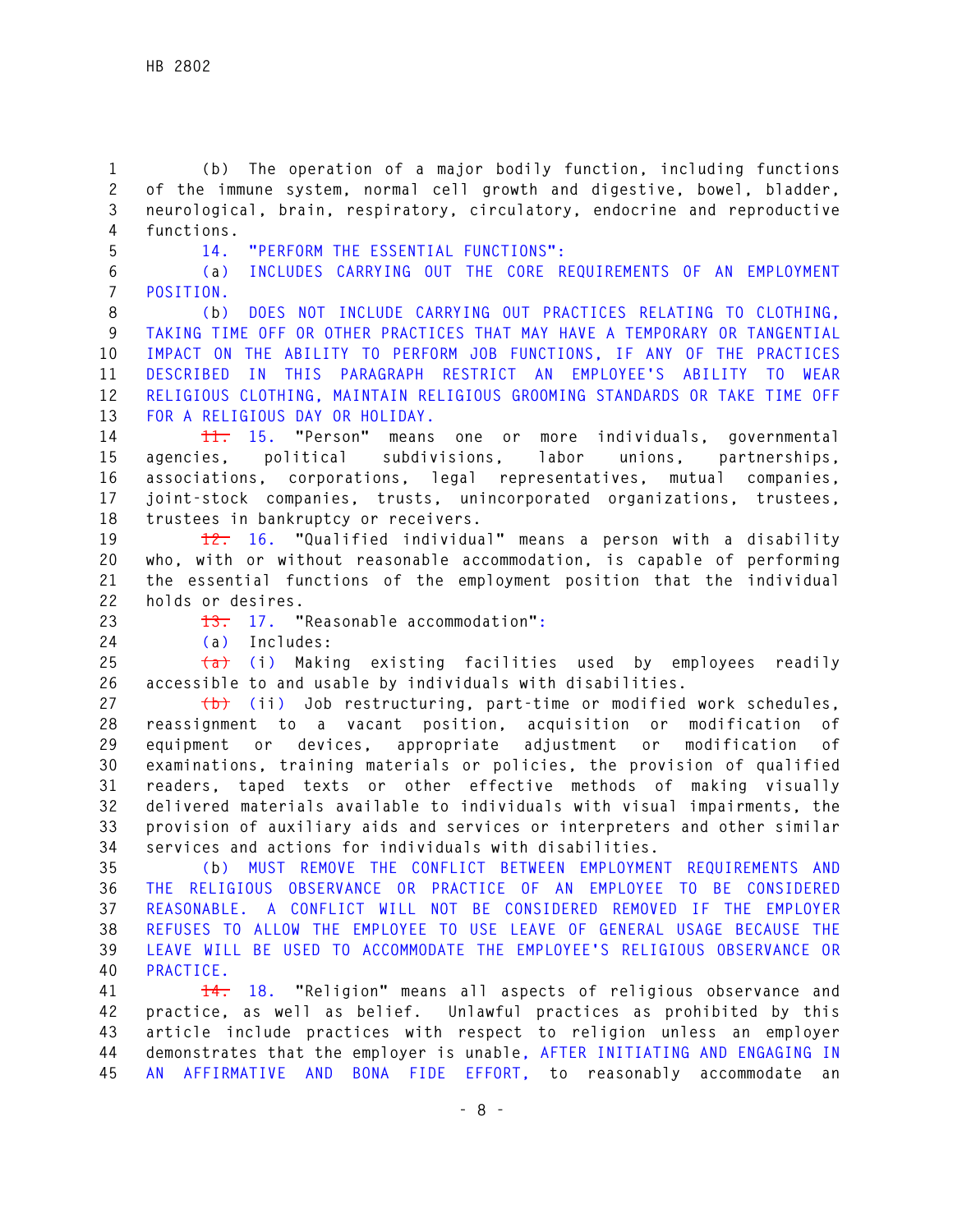**1 employee's or prospective employee's religious observance or practice 2 without undue hardship on the conduct of the employer's business. 3 19. "SEXUAL ORIENTATION" MEANS HOMOSEXUALITY, HETEROSEXUALITY OR 4 BISEXUALITY. 5 15. 20. "Undue hardship": 6 (a) Means an action requiring significant difficulty or expense 7 when considered in light of the factors set forth in subdivision (b) of 8 this paragraph. 9 (b) When determining whether an accommodation would impose an undue 10 hardship on a covered entity, factors to be considered include: 11 (i) The nature and cost of the accommodations needed under this 12 article. 13 (ii) The overall financial resources of the facility or facilities 14 involved in the provision of the reasonable accommodation, the number of 15 persons employed at the facility, the effect on expenses and resources of 16 the facility and any other impact of the accommodation on the operation of 17 the facility. 18 (iii) The overall financial resources of the covered entity, the 19 overall size of the business of the covered entity with respect to the 20 number of its employees and the number, type and location of its 21 facilities. 22 (iv) The type of operation or operations of the covered entity, 23 including the composition, structure and functions of the workforce of the 24 covered entity. 25 (v) The geographic separateness and the administrative or fiscal 26 relationship of the facility to the covered entity. 27 (vi) THAT AN EMPLOYER SHALL NOT BE REQUIRED TO PROVIDE AN 28 ACCOMMODATION THAT WILL RESULT IN THE VIOLATION OF FEDERAL OR STATE LAW, 29 INCLUDING THE DENIAL OF EQUAL TREATMENT IN A PUBLIC ACCOMMODATION, OR 30 RESULT IN LIABILITY FOR A HOSTILE WORK ENVIRONMENT. 31 Sec. 6. Section 41-1463, Arizona Revised Statutes, is amended to 32 read: 33 41-1463. Discrimination; unlawful practices; definition 34 A. Nothing contained in This article shall NOT be interpreted to 35 require that the less qualified be preferred over the better qualified 36 simply because of race, color, religion, sex, SEXUAL ORIENTATION, GENDER 37 IDENTITY, age or national origin or on the basis of disability. 38 B. It is an unlawful employment practice for an employer: 39 1. To fail or refuse to hire or to discharge any individual or 40 otherwise to discriminate against any individual with respect to the 41 individual's compensation, terms, conditions or privileges of employment 42 because of the individual's race, color, religion, sex, SEXUAL 43 ORIENTATION, GENDER IDENTITY, age or national origin or on the basis of 44 disability.**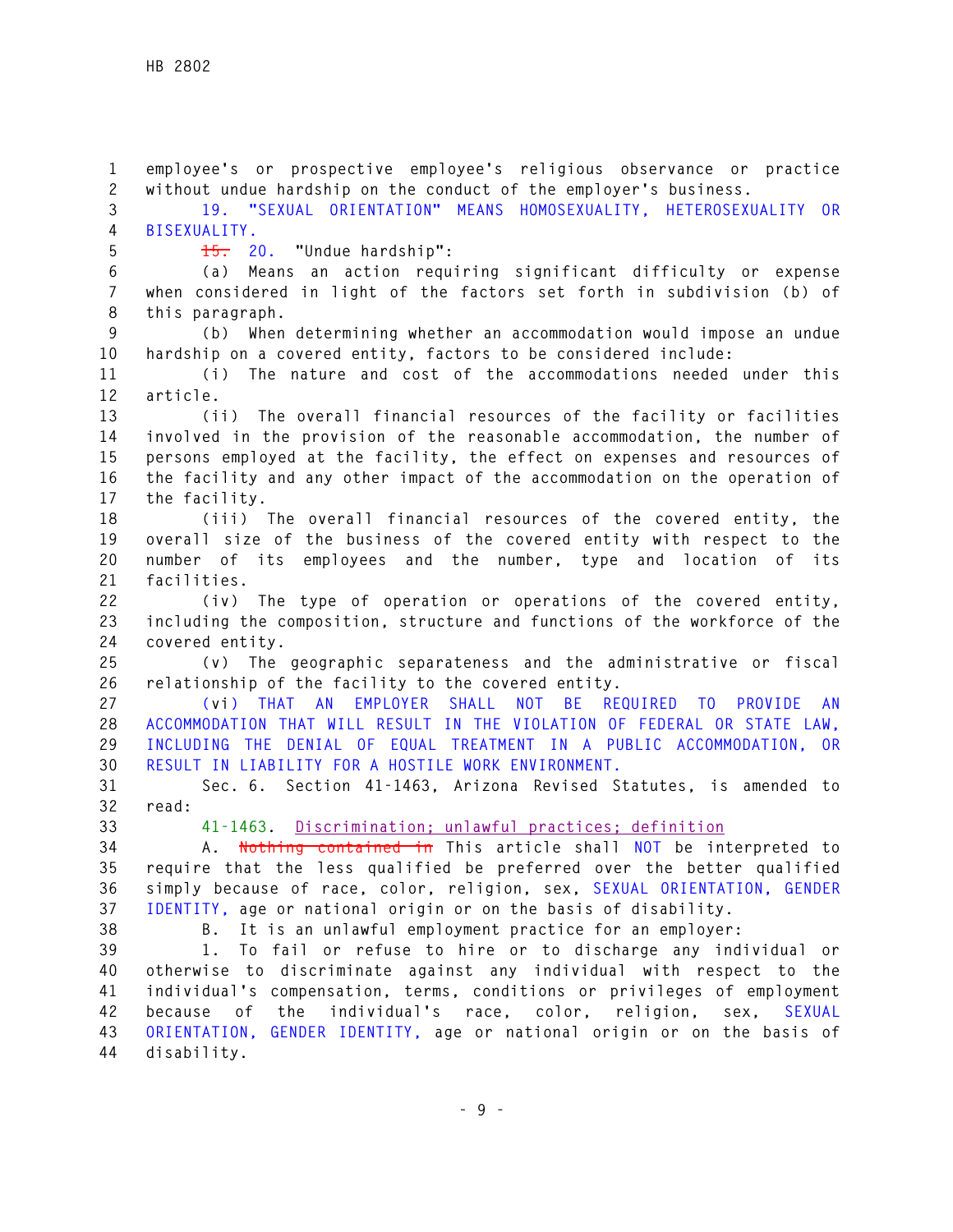**1 2. To limit, segregate or classify employees or applicants for 2 employment in any way that would deprive or tend to deprive any individual 3 of employment opportunities or otherwise adversely affect the individual's 4 status as an employee, because of the individual's race, color, religion, 5 sex, SEXUAL ORIENTATION, GENDER IDENTITY, age or national origin or on the 6 basis of disability.** 

**7 3. To fail or refuse to hire, to discharge or to otherwise 8 discriminate against any individual based on the results of a genetic test 9 received by the employer, notwithstanding subsection J, paragraph 2 of 10 this section.**

**11 4. TO FAIL TO PROVIDE A REASONABLE ACCOMMODATION TO AN EMPLOYEE WHO 12 REQUESTS GREATER PRIVACY WITHIN A FACILITY INTENDED FOR THE EXCLUSIVE USE 13 OF PERSONS OF THE SAME SEX IF EQUIVALENT FACILITIES AND BENEFITS ARE MADE 14 AVAILABLE WITHOUT REGARD TO A PROTECTED CLASSIFICATION UNDER THIS 15 SUBSECTION. THIS SECTION DOES NOT REQUIRE THE CONSTRUCTION OF NEW OR 16 ADDITIONAL FACILITIES.** 

**17 C. It is an unlawful employment practice for an employment agency 18 to fail or refuse to refer for employment or otherwise to discriminate 19 against any individual because of the individual's race, color, religion, 20 sex, SEXUAL ORIENTATION, GENDER IDENTITY, age or national origin or on the 21 basis of disability or to classify or refer for employment any individual 22 on the basis of the individual's race, color, religion, sex, SEXUAL 23 ORIENTATION, GENDER IDENTITY, age or national origin or on the basis of 24 disability.** 

**25 D. It is an unlawful employment practice for a labor organization:** 

**26 1. To exclude or to expel from its membership or otherwise to 27 discriminate against any individual because of the individual's race, 28 color, religion, sex, SEXUAL ORIENTATION, GENDER IDENTITY, age or national 29 origin or on the basis of disability.** 

**30 2. To limit, segregate or classify its membership or applicants for 31 membership or to classify or fail or refuse to refer for employment any 32 individual in any way that would deprive or tend to deprive the individual 33 of employment opportunities or would limit those employment opportunities 34 or otherwise adversely affect the individual's status as an employee or as 35 an applicant for employment because of the individual's race, color, 36 religion, sex, SEXUAL ORIENTATION, GENDER IDENTITY, age or national origin 37 or on the basis of disability.** 

**38 3. To cause or attempt to cause an employer to discriminate against 39 an individual in violation of this section.** 

**40 E. It is an unlawful employment practice for any employer, labor 41 organization or joint labor-management committee controlling 42 apprenticeship or other training or retraining programs, including 43 on-the-job training programs, to discriminate against any individual 44 because of the individual's race, color, religion, sex, SEXUAL 45 ORIENTATION, GENDER IDENTITY, age or national origin or on the basis of**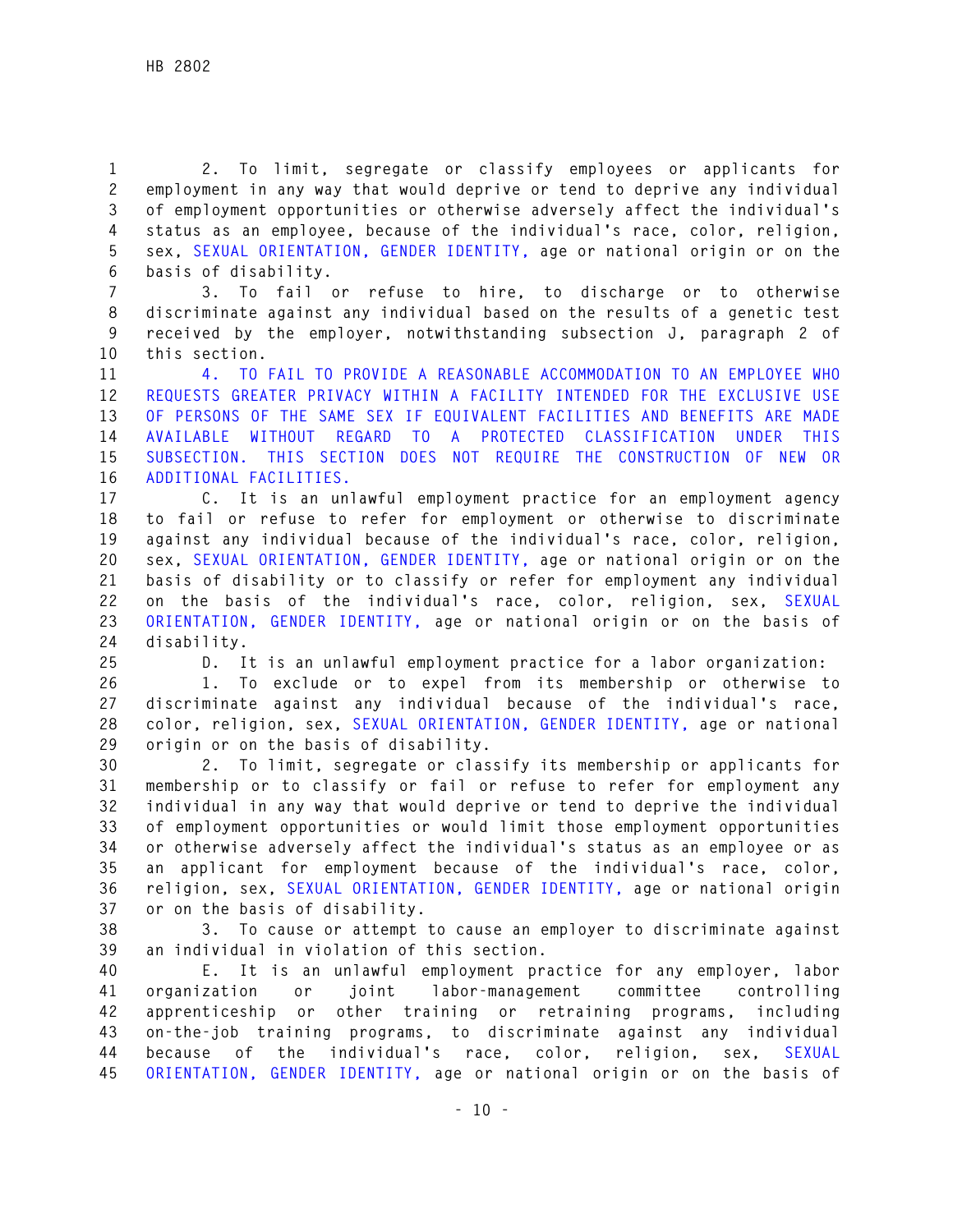**1 disability in admission to or employment in any program established to 2 provide apprenticeship or other training and, if the individual is an 3 otherwise qualified individual, to fail or refuse to reasonably 4 accommodate the individual's disability.** 

**5 F. With respect to a qualified individual, it is an unlawful 6 employment practice for a covered entity to:** 

**7 1. Participate in any contractual or other arrangement or 8 relationship that has the effect of subjecting a qualified individual who 9 applies with or who is employed by the covered entity to unlawful 10 employment discrimination on the basis of disability.** 

**11 2. Use standards, criteria or methods of administration that have 12 the effect of discriminating on the basis of disability or that perpetuate 13 the discrimination of others who are subject to common administrative 14 control.** 

**15 3. Exclude or otherwise deny equal jobs or benefits to an 16 individual qualified for the job or benefits because of the known 17 disability of an individual with whom the individual qualified for the job 18 or benefits is known to have a relationship or association.** 

**19 4. Not make reasonable accommodations to the known physical or 20 mental limitations of an otherwise qualified individual who is an 21 applicant or employee unless the covered entity can demonstrate that the 22 accommodation would impose an undue hardship on the operation of the 23 business of the covered entity or the individual only meets the definition 24 of disability as prescribed in section 41-1461, paragraph 5, 25 subdivision (c).** 

**26 5. Deny employment opportunities to a job applicant or employee who 27 is an otherwise qualified individual if the denial is based on the need of 28 the covered entity to make reasonable accommodation to the physical or 29 mental impairment of the applicant or employee.** 

**30 6. Use qualification standards, employment tests or other selection 31 criteria, including those based on an individual's uncorrected vision, 32 that screen out or tend to screen out an individual with a disability or a 33 class of individuals with disabilities, unless the standard, test or other 34 selection criteria, as used by the covered entity, is shown to be job 35 related for the position in question and is consistent with business 36 necessity.** 

**37 7. Fail to select and administer tests relating to employment in 38 the most effective manner to ensure that, when the test is administered to 39 a job applicant or employee who has a disability that impairs sensory, 40 manual or speaking skills, the test results accurately reflect the skills 41 or aptitude or whatever other factor of the applicant or employee that the 42 test purports to measure, rather than reflecting the impaired sensory, 43 manual or speaking skills of the applicant or employee, except if the 44 skills are the factors that the test purports to measure.**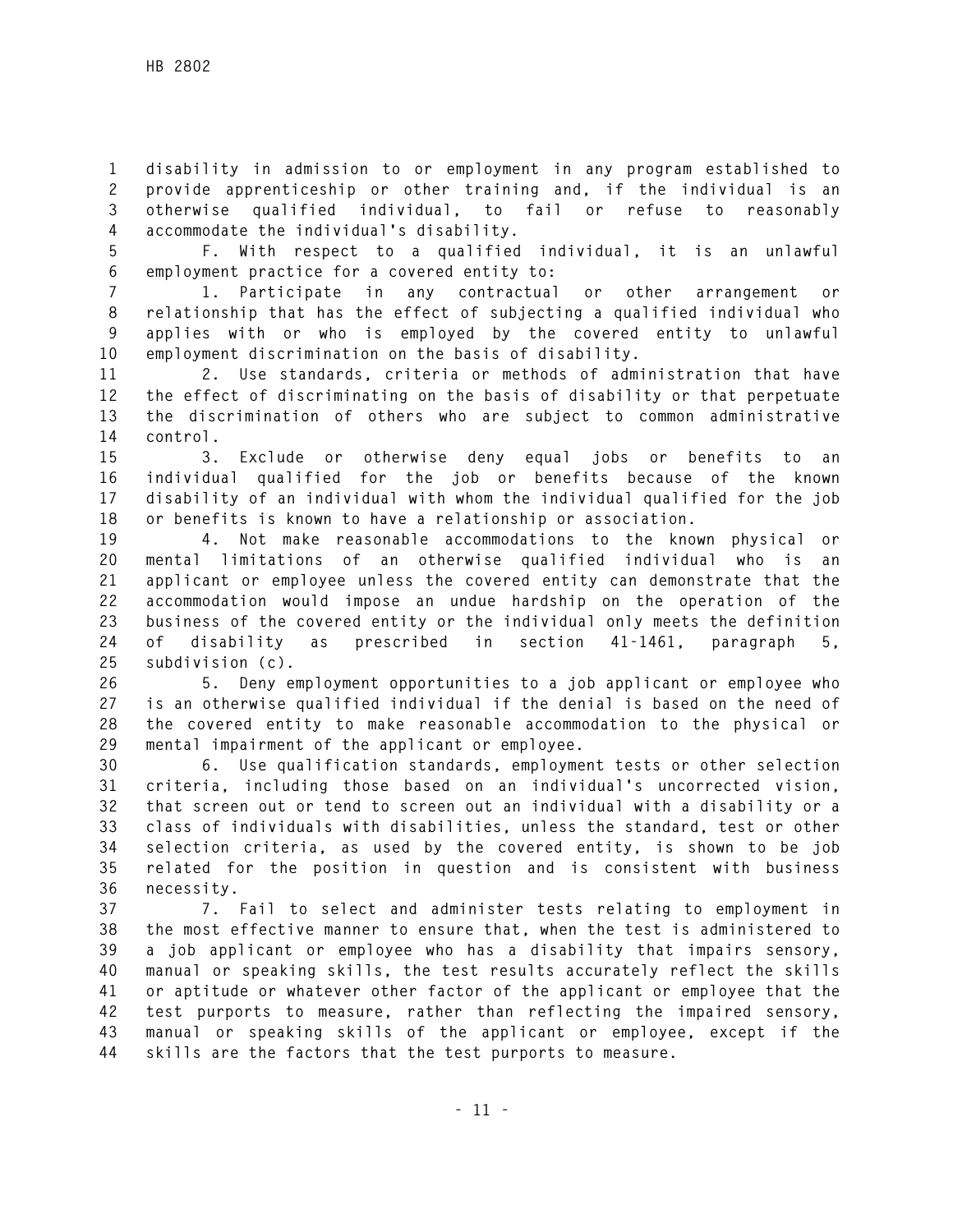**1 G. Women who are affected by pregnancy or childbirth or related 2 medical conditions shall be treated the same for all employment-related 3 purposes, including receipt of benefits under fringe benefit programs, as 4 other persons not so affected but similar in their ability or inability to 5 work, and subsection J, paragraph 3 of this section may not be interpreted 6 to allow otherwise.** 

**7 H. Notwithstanding any other provision of this article, it is not 8 an unlawful employment practice:** 

**9 1. For an employer to hire and employ employees, for an employment 10 agency to classify or refer for employment any individual, for a labor 11 organization to classify its membership or classify or refer for 12 employment any individual or for an employer, labor organization or joint 13 labor-management committee controlling apprenticeship or other training or 14 retraining programs to admit or employ any individual in any such program, 15 on the basis of the individual's religion, sex, SEXUAL ORIENTATION, GENDER 16 IDENTITY or national origin in those certain instances when religion, sex, 17 SEXUAL ORIENTATION, GENDER IDENTITY or national origin is a bona fide 18 occupational qualification reasonably necessary to the normal operation of 19 that particular business or enterprise, PROVIDED THAT IF SEX IS A BONA 20 FIDE OCCUPATIONAL QUALIFICATION INDIVIDUALS ARE RECOGNIZED AS QUALIFIED 21 BASED ON THEIR GENDER IDENTITY.** 

**22 2. For any school, college, university or other educational 23 institution or institution of learning to hire and employ employees of a 24 particular religion if the school, college, university or other 25 educational institution or institution of learning is in whole or in 26 substantial part owned, supported, controlled or managed by a particular 27 religion or religious corporation, association or society, or if the 28 curriculum of the school, college, university or other educational 29 institution or institution of learning is directed toward the propagation 30 of a particular religion.** 

**31 3. For an employer to fail or refuse to hire or employ any 32 individual for any position, for an employment agency to fail or refuse to 33 refer any individual for employment in any position or for a labor 34 organization to fail or refuse to refer any individual for employment in 35 any position, if both of the following apply:** 

**36 (a) The occupancy of the position or access to the premises in or 37 on which any part of the duties of the position are performed or are to be 38 performed is subject to any requirement imposed in the interest of the 39 national security of the United States under any security program in 40 effect pursuant to or administered under any statute of the United States 41 or any executive order of the president of the United States.** 

**42 (b) The individual has not fulfilled or has ceased to fulfill that 43 requirement.** 

**44 4. With respect to age, for an employer, employment agency or labor 45 organization:**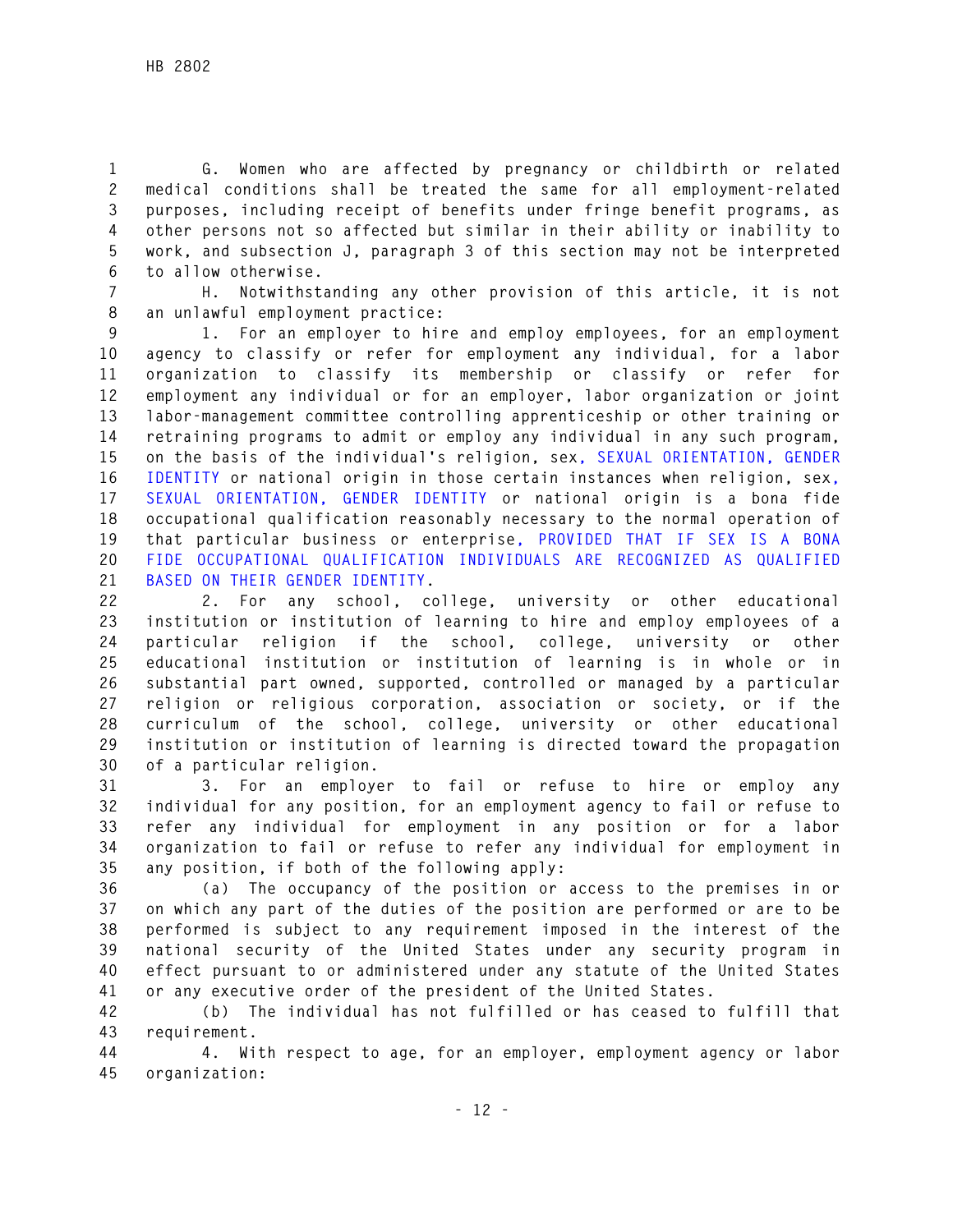**1 (a) To take any action otherwise prohibited under subsection B, C 2 or D of this section if age is a bona fide occupational qualification 3 reasonably necessary to the normal operation of the particular business or 4 if the differentiation is based on reasonable factors other than age.** 

**5 (b) To observe the terms of a bona fide seniority system or any 6 bona fide employee benefit plan such as a retirement, pension, deferred 7 compensation or insurance plan, which is not a subterfuge to evade the 8 purposes of the age discrimination provisions of this article, except that 9 no employee benefit plan may excuse the failure to hire any individual and 10 no seniority system or employee benefit plan may require or allow the 11 involuntary retirement of any individual specified by section 41-1465 12 because of the individual's age.** 

**13 (c) To discharge or otherwise discipline an individual for good 14 cause.** 

**15 5. FOR AN EXEMPT RELIGIOUS ORGANIZATION TO TAKE ANY ACTION 16 OTHERWISE PROHIBITED BY SUBSECTIONS B, C, D OR E OF THIS SECTION OR 17 SECTION 41-1464, SUBSECTION B BASED ON SEXUAL ORIENTATION OR GENDER 18 IDENTITY.** 

**19 I. For the purposes of this article, unlawful employment practice 20 does not include any action or measure taken by an employer, labor 21 organization, joint labor-management committee or employment agency with 22 respect to an individual who is a member of the communist party of the 23 United States or of any other organization required to register as a 24 communist-action or communist-front organization by final order of the 25 subversive activities control board pursuant to the subversive activities 26 control act of 1950.** 

**27 J. Notwithstanding any other provision of this article, it is not 28 an unlawful employment practice:** 

**29 1. For an employer to apply different standards of compensation or 30 different terms, conditions or privileges of employment pursuant to a bona 31 fide seniority or merit system or a system that measures earnings by 32 quantity or quality of production or to employees who work in different 33 locations, if these differences are not the result of an intention to 34 discriminate because of race, color, religion, sex, SEXUAL ORIENTATION, 35 GENDER IDENTITY or national origin.** 

**36 2. For an employer to give and act on the results of any 37 professionally developed ability test if the test, its administration or 38 action on the results is not designed, intended or used to discriminate 39 because of race, color, religion, sex, SEXUAL ORIENTATION, GENDER IDENTITY 40 or national origin.** 

**41 3. For any employer to differentiate on the basis of sex or 42 disability in determining the amount of the wages or compensation paid or 43 to be paid to employees of the employer if the differentiation is 44 authorized by the provisions of section 6(d) or section 14 of the fair**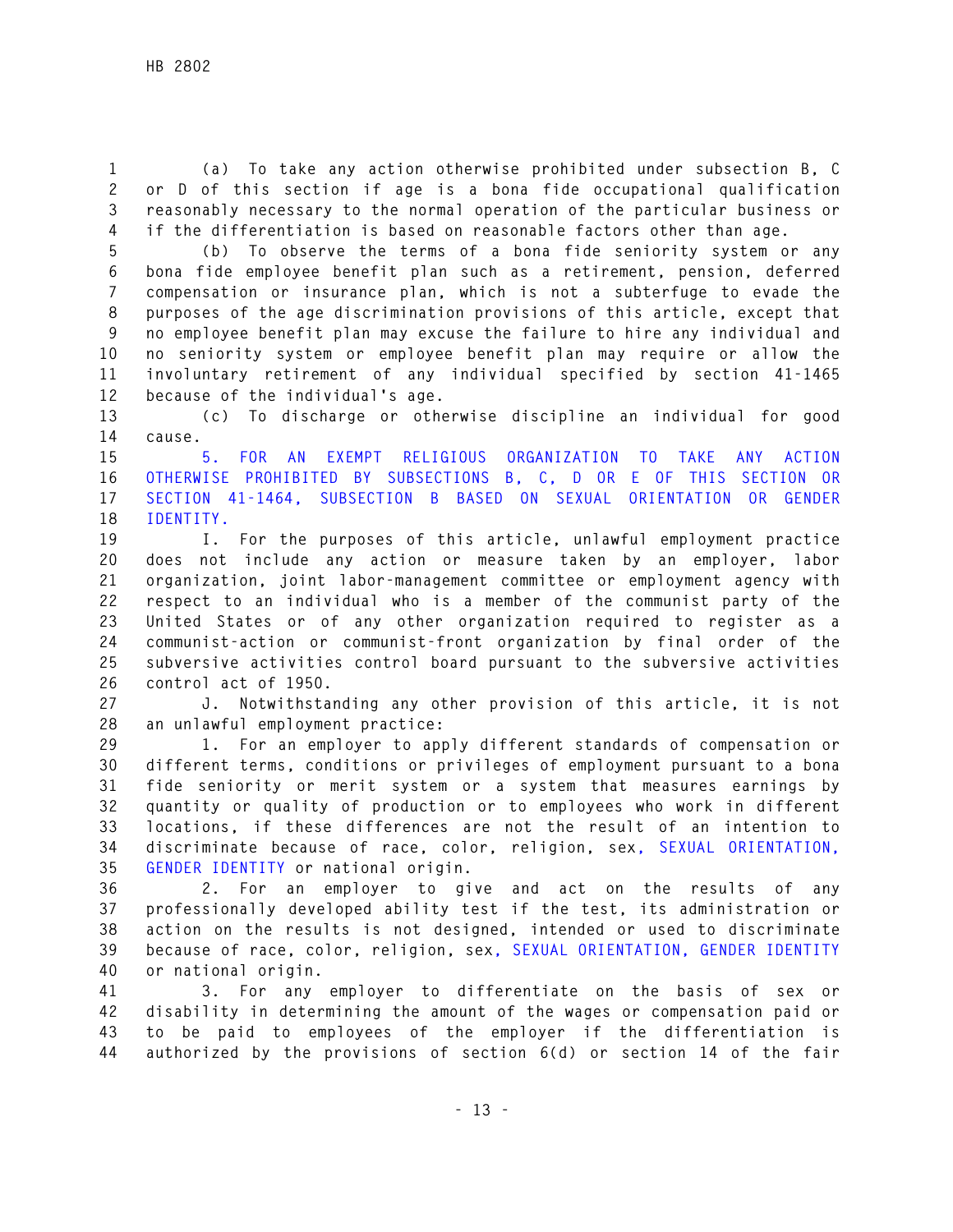**1 labor standards act of 1938, as amended (29 United States Code section 2 206(d)).** 

**3 K. Nothing contained in This chapter applies DOES NOT APPLY to any 4 business or enterprise on or near an Indian reservation with respect to 5 any publicly announced employment practice of the business or enterprise 6 under which a preferential treatment is given to any individual because 7 the individual is an Indian living on or near a reservation.** 

**8 L. Nothing contained in This article or article 6 of this chapter 9 requires DOES NOT REQUIRE any employer, employment agency, labor 10 organization or joint labor-management committee subject to this article 11 to grant preferential treatment to any individual or group because of the 12 race, color, religion, sex, SEXUAL ORIENTATION, GENDER IDENTITY or 13 national origin of the individual or group on account of an imbalance that 14 may exist with respect to the total number or percentage of persons of any 15 race, color, religion, sex, SEXUAL ORIENTATION, GENDER IDENTITY or 16 national origin employed by any employer, referred or classified for 17 employment by any employment agency or labor organization, admitted to 18 membership or classified by any labor organization or admitted to or 19 employed in any apprenticeship or other training program, in comparison 20 with the total number or percentage of persons of that race, color, 21 religion, sex, SEXUAL ORIENTATION, GENDER IDENTITY or national origin in 22 any community, state, section or other area, or in the available workforce 23 in any community, state, section or other area.** 

**24 M. The age discrimination prohibitions of this article may not be 25 construed to prohibit compulsory retirement of any employee who has 26 attained sixty-five years of age and who, for the two year period 27 immediately before retirement, is employed in a bona fide executive or 28 high policymaking position, if the employee is entitled to an immediate 29 nonforfeitable annual retirement benefit from a pension, profit sharing, 30 savings or deferred compensation plan or any combination of plans of the 31 employer for the employee, that equals, in the aggregate, at least 32 \$44,000. In applying the retirement benefit test of this subsection, if 33 any retirement benefit is in a form other than a straight life annuity, 34 with no ancillary benefits, or if employees contribute to the plan or make 35 rollover contributions, the benefit shall be adjusted in accordance with 36 rules adopted by the division so the benefit is the equivalent of a 37 straight life annuity, with no ancillary benefits, under a plan to which 38 employees do not contribute and under which no rollover contributions are 39 made.** 

**40 N. A covered entity may require that an individual with a 41 disability shall not pose a direct threat to the health or safety of other 42 individuals in the workplace. For the purposes of this subsection, 43 "direct threat" means a significant risk to the health or safety of others 44 that cannot be eliminated by reasonable accommodation.**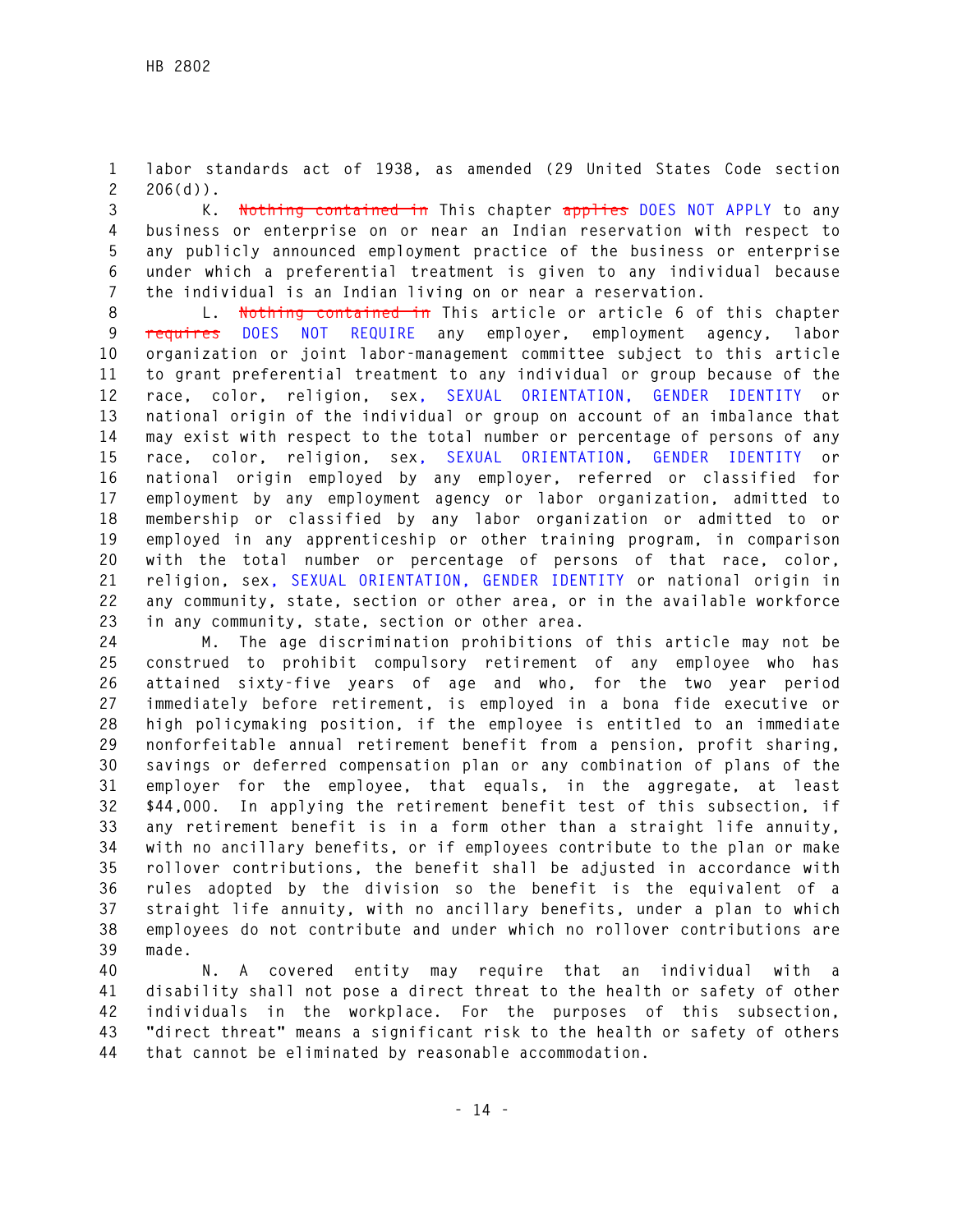**1 O. This article does not alter the standards for determining 2 eligibility for benefits under this state's workers' compensation laws or 3 under state and federal disability benefit programs.** 

**4 P. For the purposes of this section and section 41-1481, with 5 respect to employers or employment practices involving a disability, 6 "individual" means a qualified individual.** 

**7 Sec. 7. Section 41-1464, Arizona Revised Statutes, is amended to 8 read:** 

- 
- 
- 

**9 41-1464. Other unlawful employment practices; opposition to 10 unlawful practices; filing of charges; 11 participation in proceedings; notices and 12 advertisements for employment**

**13 A. It is an unlawful employment practice for an employer to 14 discriminate against any of the employer's employees or applicants for 15 employment, for an employment agency or joint labor-management committee 16 controlling apprenticeship or other training or retraining programs, 17 including on-the-job training programs, to discriminate against any 18 individual or for a labor organization to discriminate against any member 19 or applicant for membership because the employee, the member, the 20 applicant or the individual in an apprenticeship or other training or 21 retraining program has opposed any practice that is an unlawful employment 22 practice under this article or has made a charge, testified, assisted or 23 participated in any manner in an investigation, proceeding or hearing 24 under article 6 of this chapter.** 

**25 B. It is an unlawful employment practice for an employer, labor 26 organization, employment agency or joint labor-management committee 27 controlling apprenticeship or other training or retraining programs, 28 including on-the-job training programs, to print or publish or cause to be 29 printed or published any notice or advertisement relating to employment by 30 an employer or membership in or any classification or referral for 31 employment by a labor organization, or relating to any classification or 32 referral for employment by an employment agency or relating to admission 33 or to employment in any program established to provide apprenticeship or 34 other training by a joint labor-management committee indicating any 35 preference, limitation, specification or discrimination based on race, 36 color, religion, sex, SEXUAL ORIENTATION, GENDER IDENTITY or national 37 origin, except that a notice or advertisement may indicate a preference, 38 limitation, specification or discrimination based on religion, sex or 39 national origin when religion, sex, SEXUAL ORIENTATION, GENDER IDENTITY or 40 national origin is a bona fide occupational qualification for employment, 41 PROVIDED THAT IF SEX IS A BONA FIDE OCCUPATIONAL QUALIFICATION INDIVIDUALS 42 ARE RECOGNIZED AS QUALIFIED BASED ON THEIR GENDER IDENTITY.** 

**43 C. It is unlawful for an employer, labor organization or employment 44 agency to print or publish or cause to be printed or published any notice 45 or advertisement relating to employment by an employer or membership in or**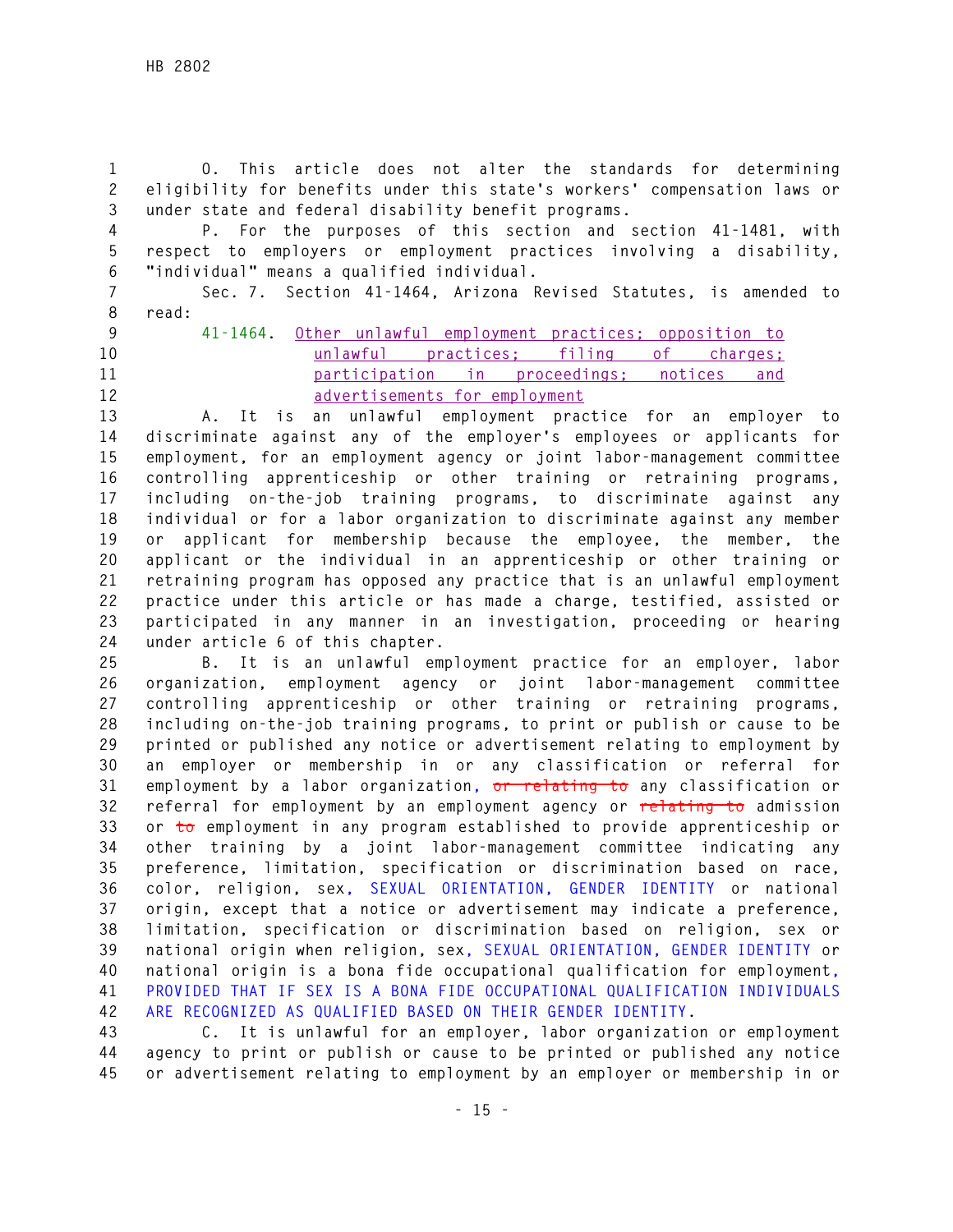**1 any classification or referral for employment by a labor organization or 2 relating to any classification or referral for employment by an employment 3 agency, indicating any preference, limitation, specification or 4 discrimination based on age, except that the notice or advertisement may 5 indicate a preference, limitation, specification or discrimination based 6 on age when age is a bona fide occupational qualification for employment.** 

**7 D. THE REGULATION OF AN UNLAWFUL EMPLOYMENT PRACTICE IS OF 8 STATEWIDE CONCERN AND IS NOT SUBJECT TO FURTHER REGULATION BY A COUNTY, 9 CITY, TOWN OR OTHER POLITICAL SUBDIVISION OF THIS STATE.** 

**10 Sec. 8. Section 41-1481, Arizona Revised Statutes, is amended to 11 read:** 

- 
- 

**12 41-1481. Filing charges; investigation; findings; 13 conciliation; compliance proceedings; appeals; 14 attorney fees; violation; classification**

**15 A. A charge under this section shall be filed within one hundred 16 eighty days after the alleged unlawful employment practice occurred. A 17 charge is deemed filed on receipt by the division from or on behalf of a 18 person claiming to be aggrieved or, if filed by a member of the division, 19 when executed by the member on oath or affirmation. A charge is deemed 20 filed by or on behalf of a person claiming to be aggrieved if received 21 from the United States equal employment opportunity commission. A charge 22 shall be in writing on oath or affirmation and shall contain the 23 information, including the date, place and circumstances of the alleged 24 unlawful employment practice, and be in the form as the division 25 requires. The division shall not make charges public.** 

**26 B. Whenever a charge is filed by or on behalf of a person claiming 27 to be aggrieved or by a member of the division, referred to as the 28 charging party, alleging that an employer, employment agency, labor 29 organization or joint labor-management committee controlling 30 apprenticeship or other training or retraining programs, including 31 on-the-job training programs, has engaged in an unlawful employment 32 practice, the division shall serve notice of and a copy of the charge on 33 the employer, employment agency, labor organization or joint 34 labor-management committee, referred to as the respondent, within ten days 35 and shall investigate the charge. If the division determines after the 36 investigation that there is not reasonable cause to believe that the 37 charge is true, the division shall enter an order determining the same and 38 dismissing the charge and shall notify the charging party and the 39 respondent of its action. If the division determines after the 40 investigation that there is reasonable cause to believe that the charge is 41 true, the division shall enter an order containing its findings of fact 42 and shall endeavor to eliminate the alleged unlawful employment practice 43 by informal methods of conference, conciliation and persuasion. Any party 44 to the informal proceeding may be represented by counsel. Counsel need 45 not be a member of the state bar if counsel is licensed to practice law in**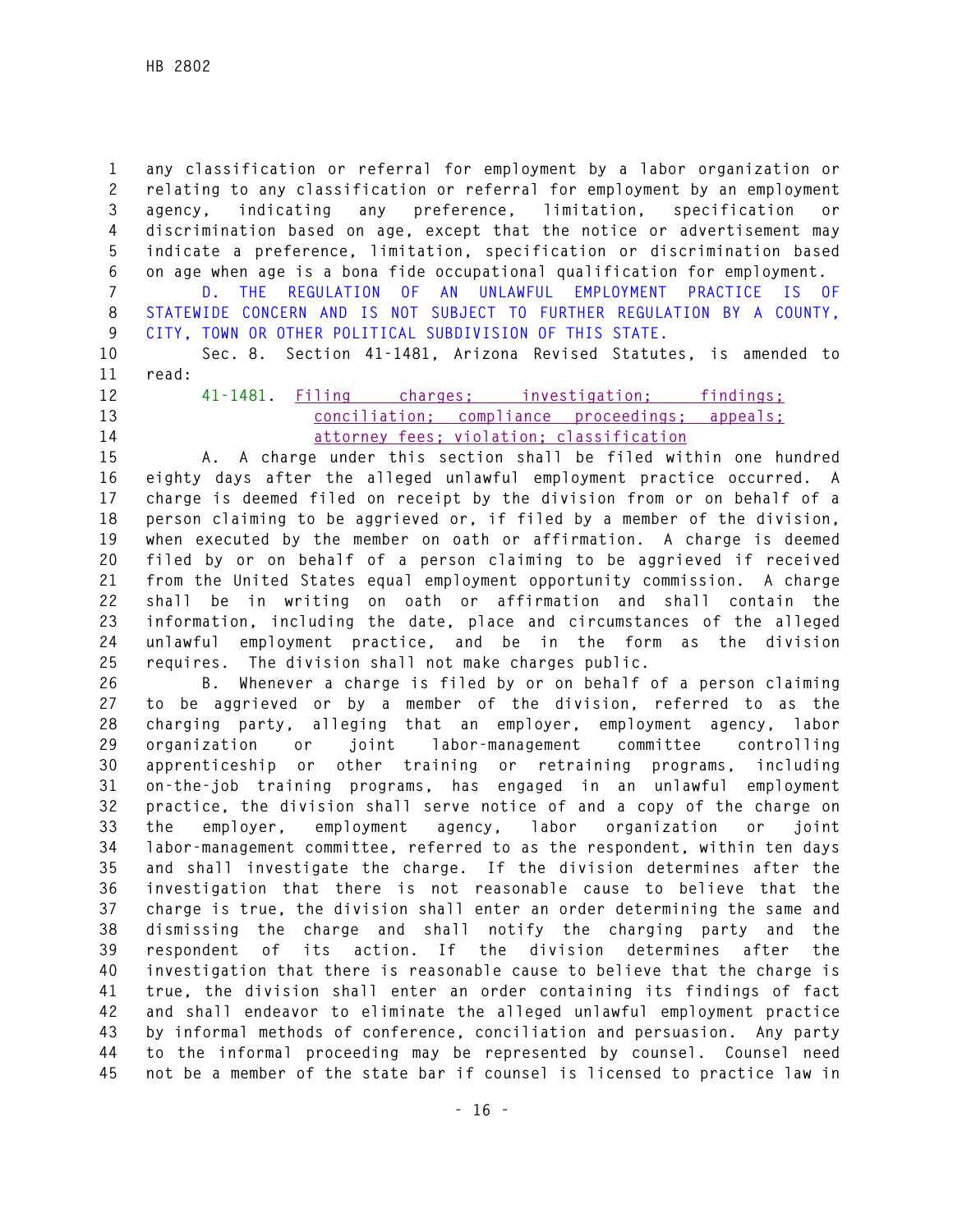**1 any other state or territory of the United States. Nothing said or done 2 during and as a part of the informal endeavors may be made public by the 3 division or its officers or employees or used as evidence in a subsequent 4 proceeding without the written consent of the persons concerned. If a 5 civil action resulting from a charge is commenced in any federal or state 6 court, evidence collected by or submitted to the division during the 7 investigation of the charge and the source of the evidence shall be 8 subject to discovery by the parties to the civil action. Any person who 9 makes public information in violation of this subsection is guilty of a 10 class 1 misdemeanor. The division shall make its determination on 11 reasonable cause as promptly as possible and as far as practicable not 12 later than sixty days from AFTER the filing of the charge. If more than 13 two years have elapsed after the alleged unlawful employment practice 14 occurred, and if the charging party has received a notice of right to sue, 15 the division may cease investigation of a charge without reaching a 16 determination.** 

**17 C. All conciliation agreements shall provide that the charging 18 party waives, releases and covenants not to sue the respondent or claim 19 against the respondent in any forum with respect to the matters which THAT 20 were alleged as charges filed with the division, subject to performance by 21 the respondent of the promises and representations contained in the 22 conciliation agreement. The charging party or the respondent may prepare 23 a conciliation agreement that the division shall submit to the other party 24 and that, if accepted by the other party, shall be accepted by the 25 division.** 

**26 D. If within thirty days after the division has made a 27 determination that reasonable cause exists to believe that the charge is 28 true the division has not accepted a conciliation agreement to which the 29 charging party and the respondent are parties, the division may bring a 30 civil action against the respondent, other than the state, named in the 31 charge. The charging party shall have the right to intervene in a civil 32 action brought by the division. If a charge filed with the division 33 pursuant to subsection A of this section is dismissed by the division or 34 if within ninety days from AFTER the filing of such charge the division 35 has not filed a civil action under this section or has not entered into a 36 conciliation agreement with the charging party, the division shall so 37 notify the charging party. After providing the notice a civil action may 38 be brought against the respondent named in the charge by the charging 39 party or, if that charge was filed by a member of the division, by any 40 person whom the charge alleges was aggrieved by the alleged unlawful 41 employment practice. In no event shall any AN action MAY NOT be brought 42 pursuant to this article more than one year after the charge to which the 43 action relates has been filed. On application by the complainant and in 44 the circumstances as the court may deem just, the court may appoint an 45 attorney for such complainant and may authorize the commencement of the**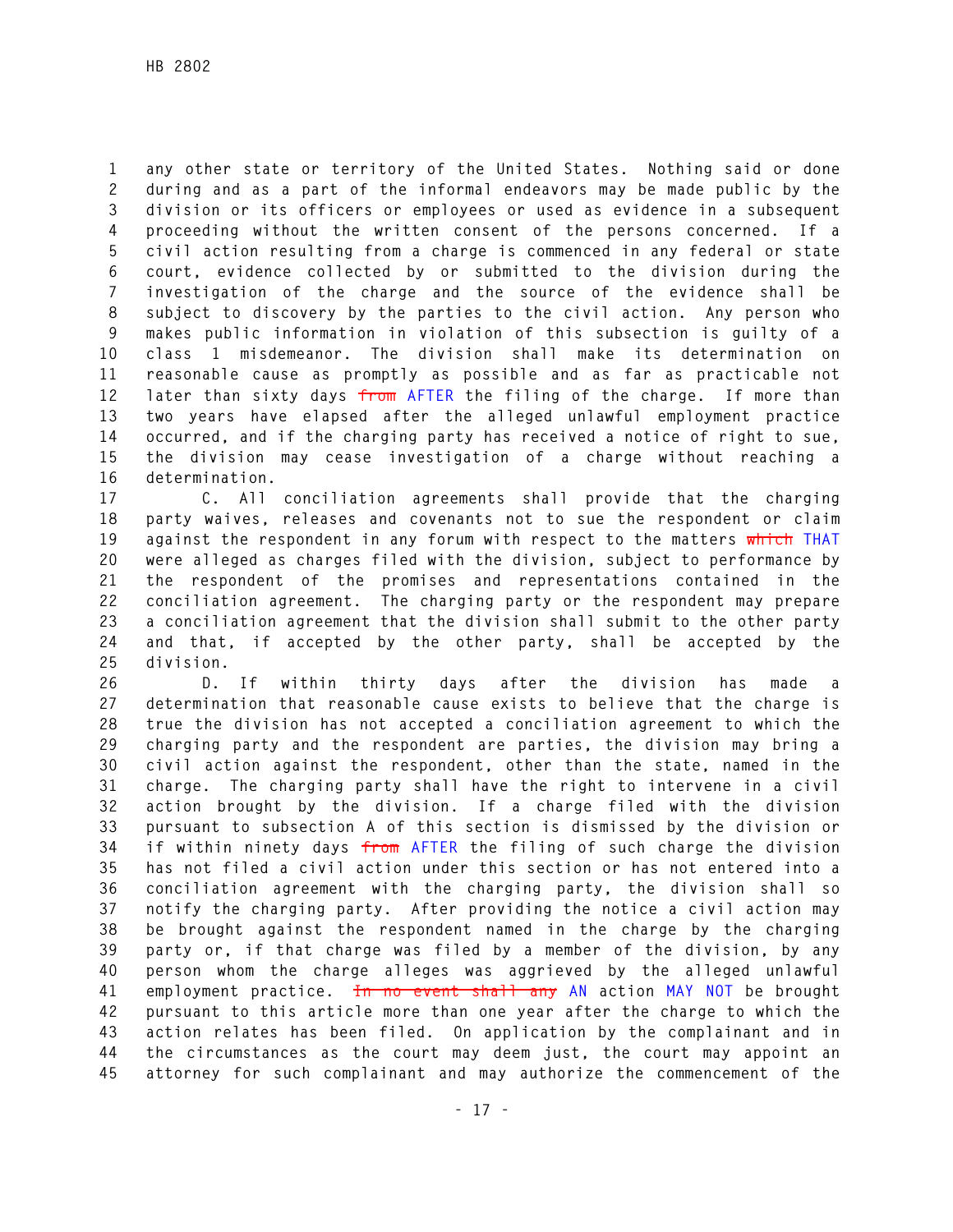**1 action without the payment of fees, costs or security. On timely 2 application, the court may in its discretion allow the division to 3 intervene in civil actions in which the state is not a defendant on 4 certification that the case is of general public importance. Upon ON 5 request the court may stay further proceedings for not more than sixty 6 days pending the further efforts of the parties or the division to obtain 7 voluntary compliance.** 

**8 E. Whenever a charge is filed with the division and the division 9 concludes on the basis of a preliminary investigation that prompt judicial 10 action is necessary to carry out the purposes of this article or article 4 11 of this chapter, the division may bring an action for appropriate 12 temporary or preliminary relief pending final disposition of the charge. 13 Any temporary restraining order or other order granting preliminary or 14 temporary relief shall be issued in accordance with the Arizona rules of 15 civil procedure. The court having jurisdiction over the proceedings shall 16 assign such action for hearing at the earliest practicable date and cause 17 the action to be expedited in every way.** 

**18 F. The court shall assign any action brought under this article for 19 hearing at the earliest practicable date and cause the action to be in 20 every way expedited. If the action has not been scheduled for trial 21 within one hundred twenty days after issue has been joined, the judge may 22 appoint a master pursuant to rule 53 of the Arizona rules of civil 23 procedure.** 

**24 G. If the court finds that the defendant has intentionally engaged 25 in or is intentionally engaging in an unlawful employment practice alleged 26 in the complaint, the court may enjoin the defendant from engaging in the 27 unlawful employment practice and order the affirmative action as may be 28 appropriate. Affirmative action may include, but is not limited to, 29 reinstatement or hiring of employees with or without back pay payable by 30 the employer, employment agency or labor organization responsible for the 31 unlawful employment practice or any other equitable relief as the court 32 deems appropriate. Back pay liability shall not accrue from a date more 33 than two years before the filing of the charge with the division. Interim 34 earnings or amounts earnable with reasonable diligence by the person or 35 persons discriminated against shall reduce the back pay otherwise 36 allowable. An order of the court shall not require the admission or 37 reinstatement of an individual as a member of a union or the hiring, 38 reinstatement or promotion of an individual as an employee or the payment 39 to the individual of any back pay if the individual was refused admission, 40 suspended or expelled or was refused employment or advancement or was 41 suspended or discharged for any reason other than discrimination on 42 account of race, color, religion, sex, SEXUAL ORIENTATION, GENDER 43 IDENTITY, age, disability or national origin or a violation of section 44 41-1464.**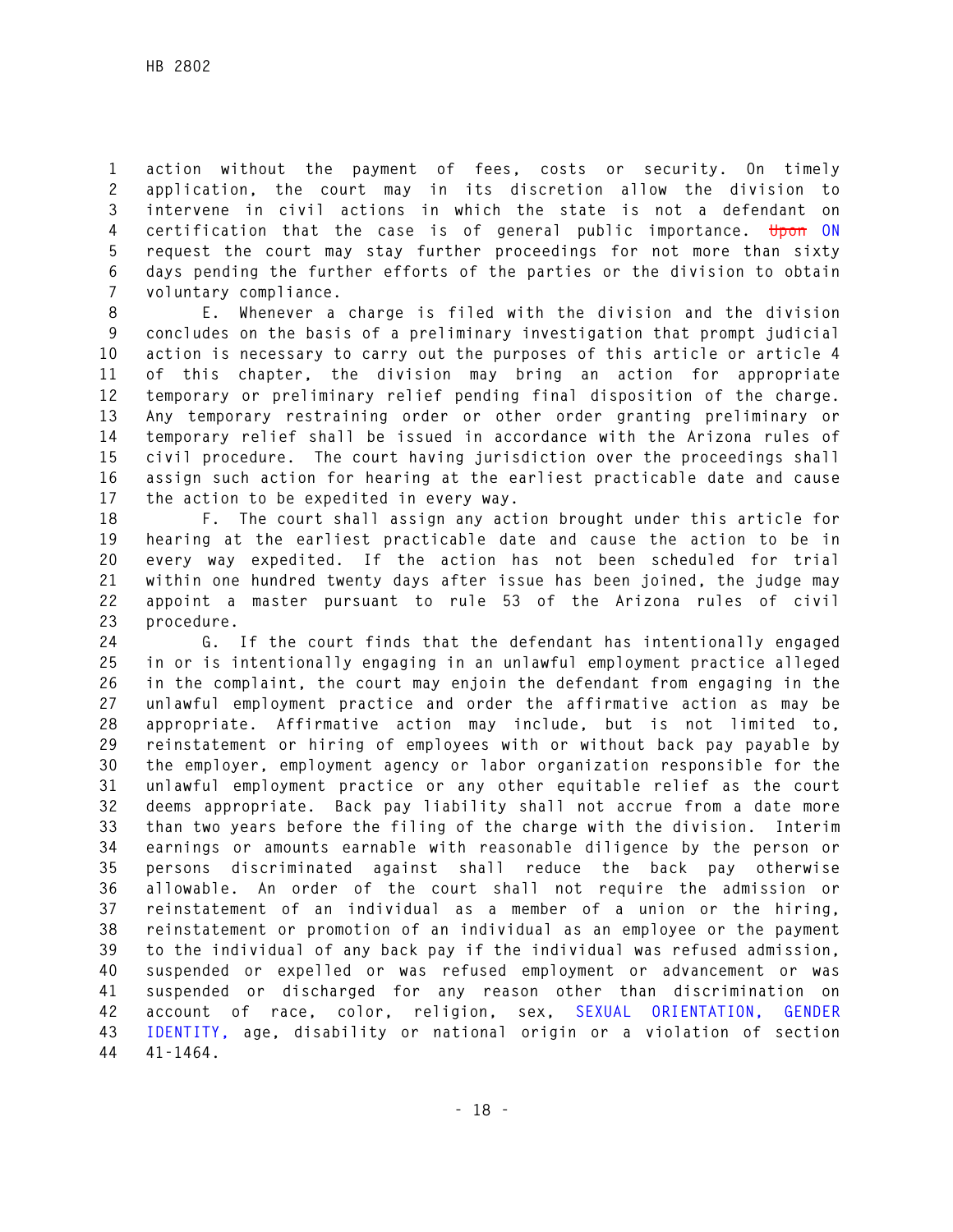**1 H. In any case in which an employer, employment agency or labor 2 organization fails to comply with an order of a court issued in a civil 3 action brought under this section, a party to the action or the division 4 on the written request of a person aggrieved by such failure may commence 5 proceedings to compel compliance with the order.** 

**6 I. Any civil action brought under this section and any proceedings 7 brought under subsection H of this section are subject to appeal as 8 provided in sections 12-120.21, 12-120.22 and 12-120.24.** 

**9 J. In any action or proceeding under this section the court may 10 allow the prevailing party, other than the division, a reasonable attorney 11 fee as part of the costs.** 

**12 Sec. 9. Section 41-1491, Arizona Revised Statutes, is amended to 13 read:** 

## **14 41-1491. Definitions**

**15 In this article, unless the context otherwise requires:** 

**16 1. "Aggrieved person" includes any person who either:** 

**17 (a) Claims to have been injured by a discriminatory housing 18 practice.** 

**19 (b) Believes that he will be injured by a discriminatory housing 20 practice that is about to occur.** 

**21 2. "Complainant" means a person, including the attorney general, 22 who files a complaint under section 41-1491.22.** 

**23 3. "Conciliation" means the attempted resolution of issues raised 24 by a complaint or by the investigation of the complaint through informal 25 negotiations involving the aggrieved person, the respondent and the 26 attorney general.** 

**27 4. "Conciliation agreement" means a written agreement setting forth 28 the resolution of the issues in conciliation.** 

**29 5. "Disability" means a mental or physical impairment that 30 substantially limits at least one major life activity, a record of such an 31 impairment or being regarded as having such an impairment. Disability 32 does not include current illegal use of or addiction to any drug or 33 illegal or federally controlled substance. Disability shall be defined 34 and construed as the term is defined and construed by the Americans with 35 disabilities act of 1990 (P.L. 101-336) and the ADA amendments act of 2008 36 (P.L. 110-325; 122 Stat. 3553).** 

**37 6. "Discriminatory housing practice" means an act prohibited by 38 sections 41-1491.14 through 41-1491.21.** 

**39 7. "Dwelling" means either:** 

**40 (a) Any building, structure or part of a building or structure that 41 is occupied as, or designed or intended for occupancy as, a residence by 42 one or more families.** 

**43 (b) Any vacant land that is offered for sale or lease for the 44 construction or location of a building, structure or part of a building or 45 structure described by subdivision (a) of this paragraph.**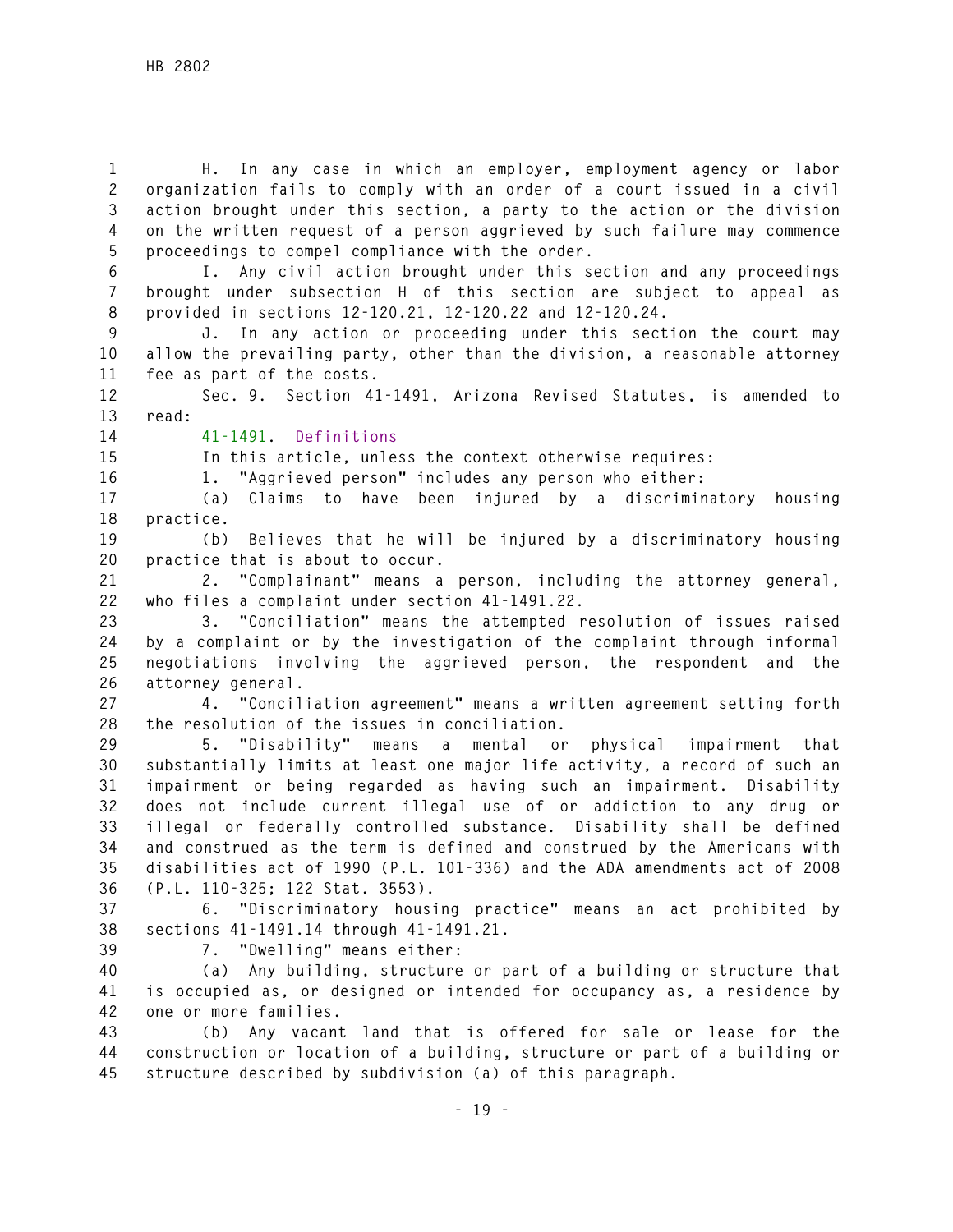| $\mathbf{1}$            | 8. "Family" includes a single individual.                                  |
|-------------------------|----------------------------------------------------------------------------|
| $\mathbf{2}$            | "GENDER IDENTITY" MEANS THE GENDER RELATED IDENTITY, APPEARANCE<br>9.      |
| 3                       | OR MANNERISMS OR OTHER GENDER-RELATED CHARACTERISTICS OF AN INDIVIDUAL,    |
| 4                       | REGARDLESS OF THE INDIVIDUAL'S DESIGNATED SEX AT BIRTH, THAT CAN BE SHOWN  |
| 5                       | BY PROVIDING EVIDENCE, INCLUDING ANY OF THE FOLLOWING:                     |
|                         |                                                                            |
| $6\,$<br>$\overline{7}$ | MEDICAL HISTORY, CARE OR TREATMENT OF THE GENDER IDENTITY.<br>(a)          |
|                         | CONSISTENT AND UNIFORM ASSERTION OF THE GENDER IDENTITY.<br>(b)            |
| 8                       | OTHER EVIDENCE THAT THE GENDER IDENTITY IS SINCERELY HELD, PART<br>(c)     |
| 9                       | OF A PERSON'S CORE IDENTITY AND IS NOT BEING ASSERTED FOR AN IMPROPER      |
| 10                      | PURPOSE.                                                                   |
| 11                      | <del>9.</del> 10. "Person" means one or more individuals, corporations,    |
| 12                      | partnerships, associations, labor organizations, legal representatives,    |
| 13                      | companies, joint stock companies, trusts, unincorporated<br>mutual         |
| 14                      | organizations, trustees, receivers, fiduciaries, banks, credit unions and  |
| 15                      | financial institutions.                                                    |
| 16                      | 10. 11. "Respondent" means either:                                         |
| 17                      | (a) The person accused of a violation of this article in a                 |
| 18                      | complaint of a discriminatory housing practice.                            |
| 19                      | (b) Any person identified as an additional or substitute respondent        |
| 20                      | under section 41-1491.25 or an agent of an additional or substitute        |
| 21                      | respondent.                                                                |
| 22                      | 12. "SEXUAL ORIENTATION" MEANS HOMOSEXUALITY, HETEROSEXUALITY OR           |
| 23                      | BISEXUALITY.                                                               |
| 24                      | 11. 13. "To rent" includes to lease, to sublease, to let or to             |
| 25                      | otherwise grant for a consideration the right to occupy premises not owned |
| 26                      | by the occupant.                                                           |
| 27                      | Sec. 10. Section 41-1491.03, Arizona Revised Statutes, is amended          |
| 28                      | to read:                                                                   |
| 29                      | 41-1491.03. Religious organization and private club                        |
| 30                      | exemption; definition                                                      |
| 31                      | A. This article does not prohibit a religious organization,                |
| 32                      | association or society, or a nonprofit institution or organization         |
| 33                      | operated, supervised or controlled by or in conjunction with a religious   |
| 34                      | organization,<br>association or society OR A RELIGIOUS<br>EDUCATIONAL      |
| 35                      | INSTITUTION from:                                                          |
| 36                      | 1. Limiting the sale, rental or occupancy of dwellings that it owns        |
| 37                      | or operates for other than a commercial purpose to persons of the same     |
| 38                      | religion.                                                                  |
| 39                      | 2. Giving preference to persons of the same religion OR TO PERSONS         |
| 40                      | THAT ADHERE TO ITS RELIGION, unless membership in the religion is          |
| 41                      | restricted because of race, color or national origin.                      |
| 42                      | B. This article does not prohibit a private club that is not open          |
| 43                      | to the public and that, as an incident to its primary purpose, provides    |
| 44                      | lodging that it owns or operates for other than a commercial purpose from  |
|                         |                                                                            |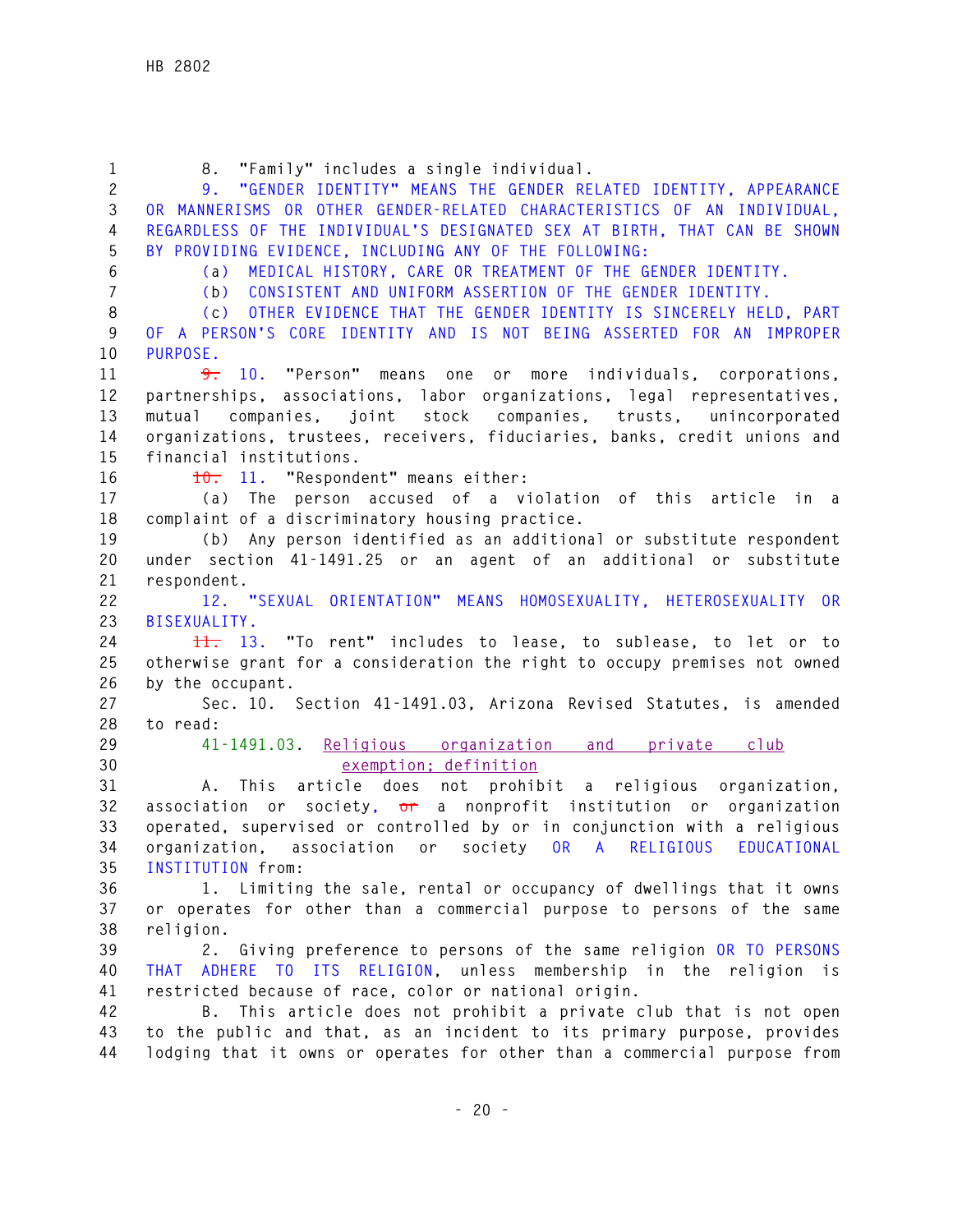**1 limiting the rental or occupancy of that lodging to its members or from 2 giving preference to its members. 3 C. FOR THE PURPOSES OF THIS SECTION, "RELIGION" HAS THE SAME 4 MEANING PRESCRIBED IN SECTION 41-1461. 5 Sec. 11. Section 41-1491.05, Arizona Revised Statutes, is amended 6 to read: 7 41-1491.05. Appraisal exemption 8 This article does not prohibit a person engaged in the business of 9 furnishing appraisals of real property from taking into consideration 10 factors other than race, color, religion, sex, SEXUAL ORIENTATION, GENDER 11 IDENTITY, disability, familial status or national origin. 12 Sec. 12. Section 41-1491.14, Arizona Revised Statutes, is amended 13 to read: 14 41-1491.14. Discrimination in sale or rental 15 A. A person may not refuse to sell or rent after a bona fide offer 16 has been made or refuse to negotiate for the sale or rental of or 17 otherwise make unavailable or deny a dwelling to any person because of 18 race, color, religion, sex, SEXUAL ORIENTATION, GENDER IDENTITY, familial 19 status or national origin. 20 B. A person may not discriminate against any person in the terms, 21 conditions or privileges of sale or rental of a dwelling, or in providing 22 services or facilities in connection with the sale or rental, because of 23 race, color, religion, sex, SEXUAL ORIENTATION, GENDER IDENTITY, familial 24 status or national origin. 25 C. This section does not prohibit discrimination against a person 26 because the person has been convicted under federal law or the law of any 27 state of the illegal manufacture or distribution of a controlled 28 substance. 29 D. THE REGULATION OF DISCRIMINATION IN THE SALE OR RENTAL OF A 30 DWELLING IS OF STATEWIDE CONCERN AND IS NOT SUBJECT TO FURTHER REGULATION 31 BY A COUNTY, CITY, TOWN OR OTHER POLITICAL SUBDIVISION OF THIS STATE. 32 Sec. 13. Section 41-1491.15, Arizona Revised Statutes, is amended 33 to read: 34 41-1491.15. Publication of sales or rentals 35 A person may not make, print or publish or cause to be made, printed 36 or published any notice, statement or advertisement with respect to the 37 sale or rental of a dwelling that indicates any preference, limitation or 38 discrimination based on race, color, religion, sex, SEXUAL ORIENTATION, 39 GENDER IDENTITY, disability, familial status or national origin or an 40 intention to make such a preference, limitation or discrimination. 41 Sec. 14. Section 41-1491.16, Arizona Revised Statutes, is amended 42 to read: 43 41-1491.16. Inspection of dwelling 44 A person may not represent to any person because of race, color, 45 religion, sex, SEXUAL ORIENTATION, GENDER IDENTITY, disability, familial**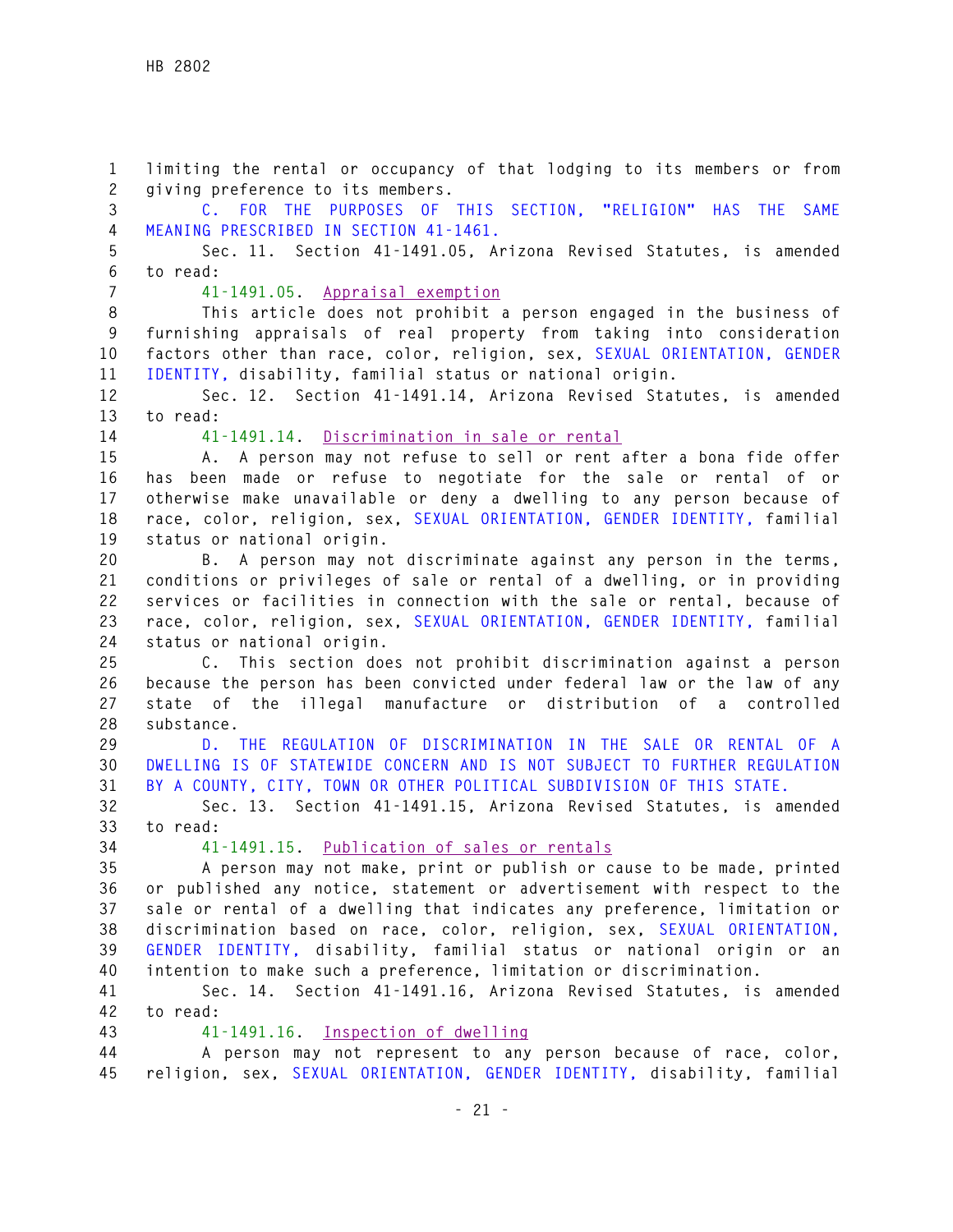**1 status or national origin that a dwelling is not available for inspection 2 for sale or rental if the dwelling is available for inspection. 3 Sec. 15. Section 41-1491.17, Arizona Revised Statutes, is amended 4 to read: 5 41-1491.17. Entry into neighborhood 6 A person, for profit, may not induce or attempt to induce a person 7 to sell or rent a dwelling by representations regarding the entry or 8 prospective entry into a neighborhood of a person of a particular race, 9 color, religion, sex, SEXUAL ORIENTATION, GENDER IDENTITY, disability, 10 familial status or national origin. 11 Sec. 16. Section 41-1491.20, Arizona Revised Statutes, is amended 12 to read: 13 41-1491.20. Residential real estate related transaction; 14 definition 15 A. A person whose business includes engaging in residential real 16 estate related transactions may not discriminate against a person in 17 making a real estate related transaction available or in the terms or 18 conditions of a real estate related transaction because of race, color, 19 religion, sex, SEXUAL ORIENTATION, GENDER IDENTITY, disability, familial 20 status or national origin. 21 B. In FOR THE PURPOSES OF this section, "residential real estate 22 related transaction" means: 23 1. Making or purchasing loans or providing other financial 24 assistance either: 25 (a) To purchase, construct, improve, repair or maintain a dwelling. 26 (b) To secure residential real estate. 27 2. Selling, brokering or appraising residential real property. 28 C. THE REGULATION OF RESIDENTIAL REAL ESTATE RELATED TRANSACTIONS 29 ARE OF STATEWIDE CONCERN AND ARE NOT SUBJECT TO FURTHER REGULATION BY A 30 COUNTY, CITY, TOWN OR OTHER POLITICAL SUBDIVISION OF THIS STATE. 31 Sec. 17. Section 41-1491.21, Arizona Revised Statutes, is amended 32 to read: 33 41-1491.21. Brokerage services 34 A. A person may not deny any person access to, or membership or 35 participation in, a multiple listing service, real estate brokers' 36 organization or other service, organization or facility relating to the 37 business of selling or renting dwellings or may not discriminate against a 38 person in the terms or conditions of access, membership or participation 39 in such an organization, service or facility because of race, color, 40 religion, sex, SEXUAL ORIENTATION, GENDER IDENTITY, disability, familial 41 status or national origin. 42 B. THE REGULATION OF BROKERAGE SERVICES IS OF STATEWIDE CONCERN AND 43 IS NOT SUBJECT TO FURTHER REGULATION BY A COUNTY, CITY, TOWN OR OTHER**